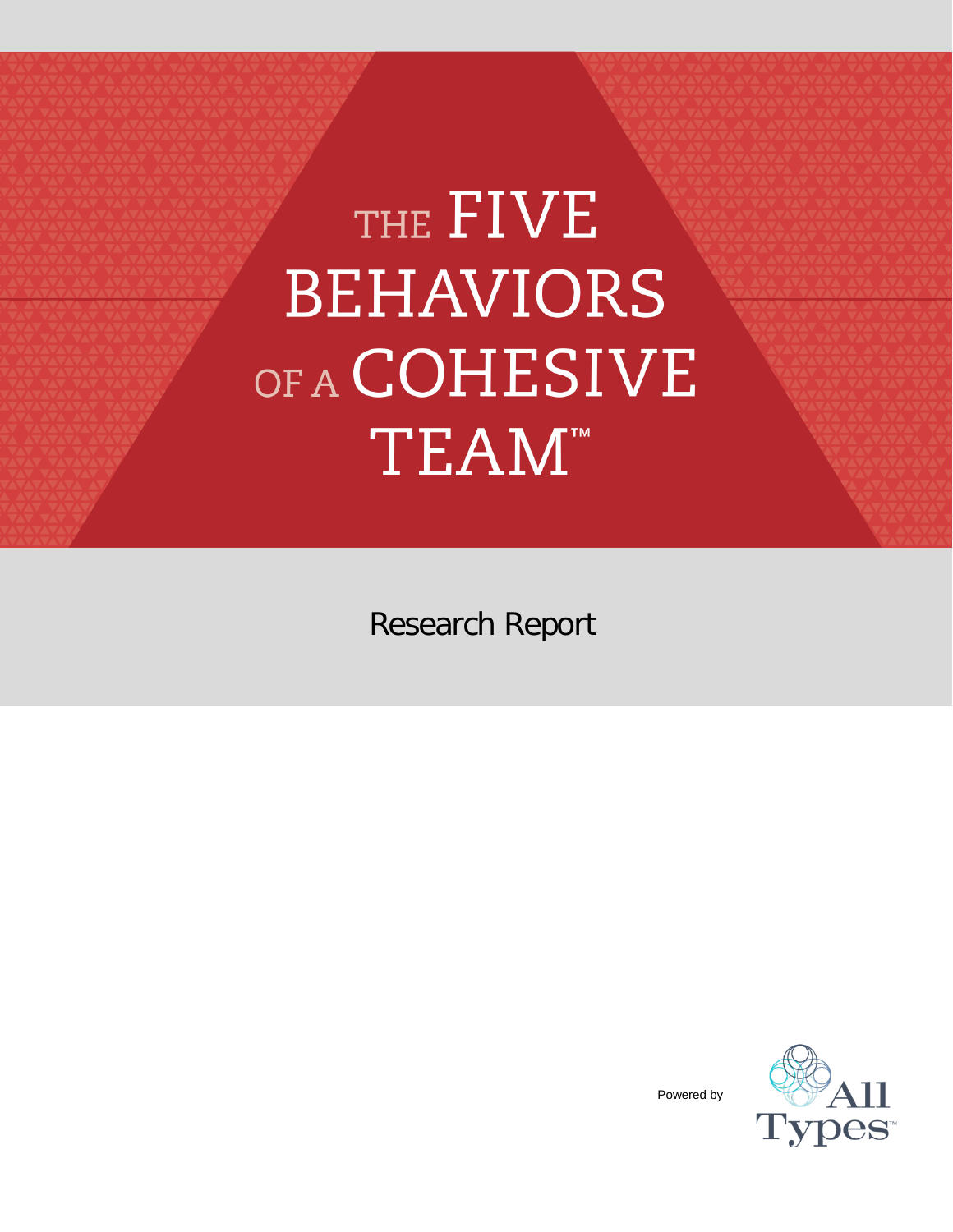# Overview of this Research Report

The Five Behaviors of a Cohesive Team™ assessment contains two sections: a team section and an individual section. The team section contains a survey of the team's current behavior along with a survey of the opinions about the team. The individual section contains the All Types™ assessment. This report provides validation research conducted on both sections of the assessment.

# Table of Contents

## **Part 1: The Team Assessment**

| Summary of The Five Behaviors of a Cohesive Team Assessment Evaluation18 |
|--------------------------------------------------------------------------|
| Part 2: The Individual Assessment: All Types                             |
|                                                                          |
|                                                                          |
|                                                                          |
|                                                                          |
|                                                                          |
|                                                                          |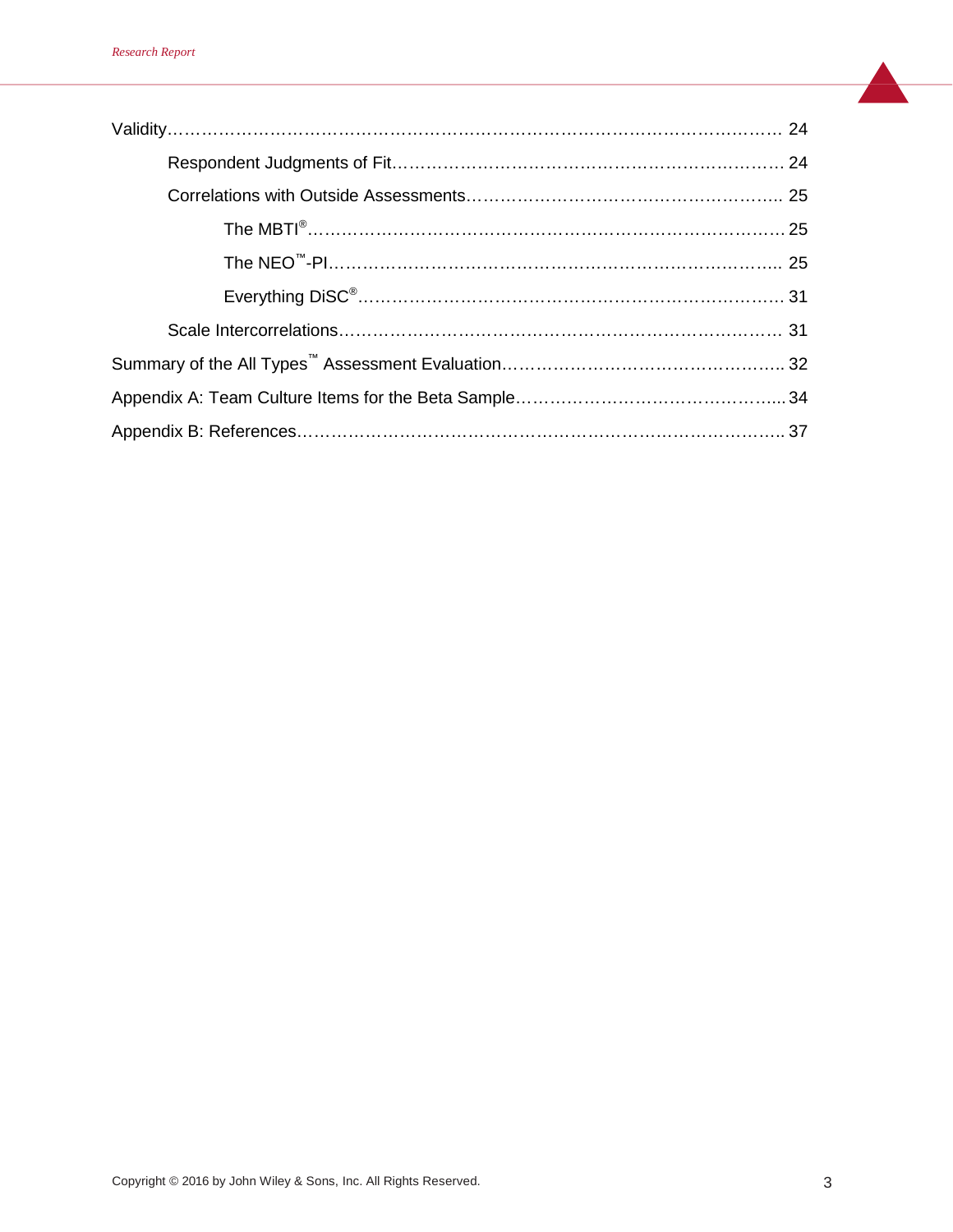# The Team Assessment

# Overview and Background

*The Five Behaviors of a Cohesive Team™* is based on the model developed by Patrick Lencioni in his book, *The Five Dysfunctions of a Team*. Lencioni's model outlines the five behaviors that are essential to a healthy, well-functioning team: building trust, mastering conflict, achieving commitment, embracing accountability, and focusing on results. These five behaviors are not distinct issues that can be viewed in isolation; rather they build upon one another as follows:

- Members of a truly cohesive team must **trust** one another in order to engage in unfiltered **conflict**.
- They must engage in **conflict** so that they can **commit** to decisions and plans of action.
- Once team members are **committed**, they hold one another **accountable** for delivering against those plans.
- After holding one another **accountable**, they focus on achievement of collective **results**.

Because of this interrelationship, Lencioni's model posits that the five behaviors will be statistically correlated with one another.

# Psychometric Development

The Team section of the assessment contains two subsections. The first subsection is the Team Survey, and asks team members how often their team engages in certain healthy behaviors. There are 20 items (e.g., *Team members acknowledge their weaknesses to one another*, *Team members solicit one another's opinions during meetings*), to which participants respond based on a 5-point ordered response scale. The 20 Team Survey items are used to create scores on *The Five Behaviors*™ scales, as described below.

The second subsection of the assessment includes the Team Culture items. The Team Culture items ask team members for their opinions on various aspects of the culture. For instance, team members are asked what changes might improve the functioning of the team or what behaviors they think are appropriate in a team setting. In the Team Culture section, participants are presented with a question and then select all responses that they feel apply.

## The Five Behaviors Scales

*The Five Behaviors* scales are the foundation of the team report and the facilitation experience. These scales are as follows:

**Trust** measures team members' willingness to be completely vulnerable with one another. It also measures the confidence among team members that their peers' intentions are good and that there is no reason to be protective or careful around the team.

**Conflict** measures the team's productive conflict—in other words, conflict that is focused on concepts and ideas and avoids mean-spirited, personal attacks.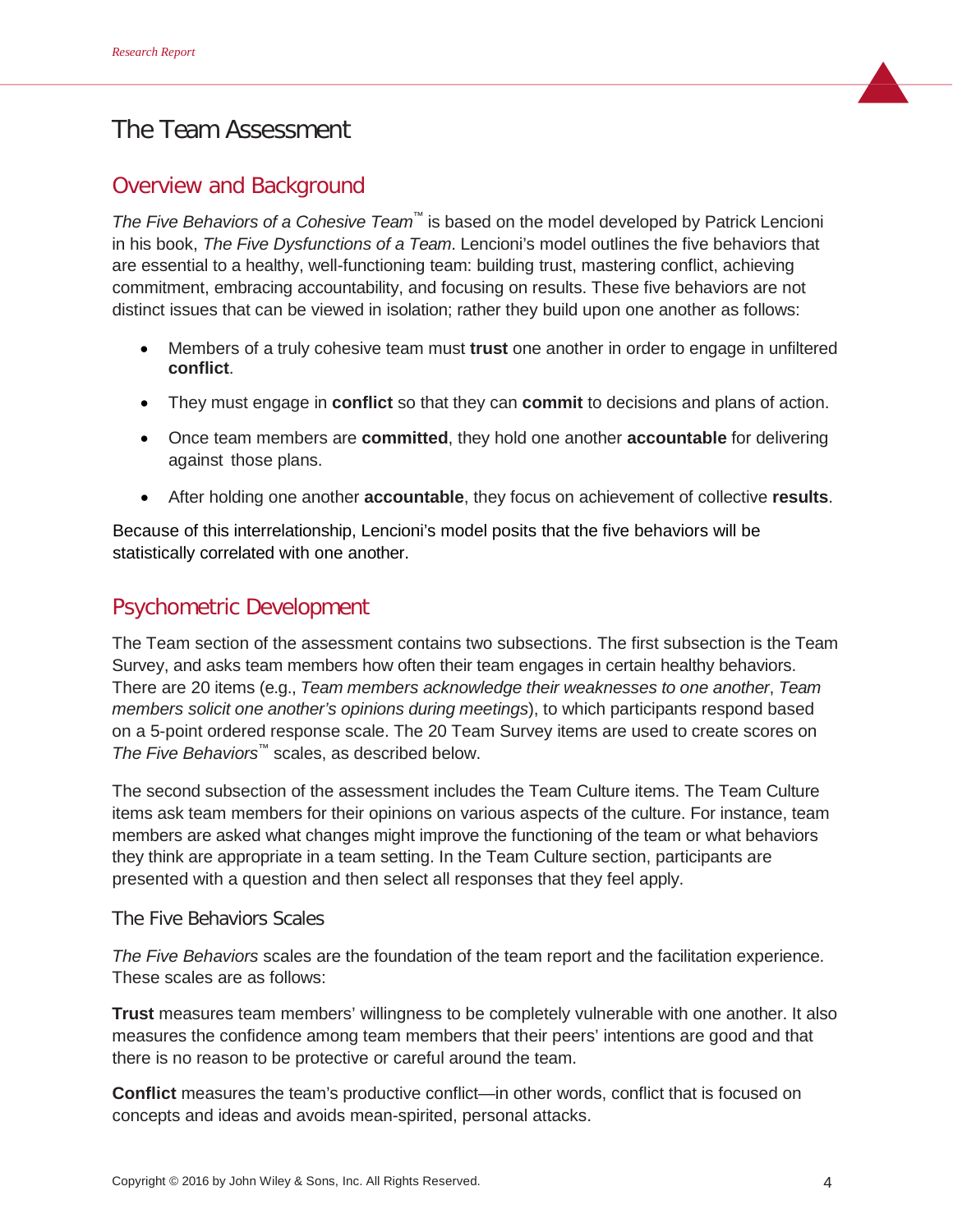**Commitment** measures the team's clarity around decisions, as well as its ability to move forward with complete buy-in from every member of the team, even those who initially disagree with the decision.

**Accountability** measures team members' willingness to call their peers on performance or behaviors that might hurt the team.

**Results** measures the team's collective goals and is not limited to financial measures, but is more broadly related to expectation and outcome-based performance.

Each of these scales contains four items. Scale scores are calculated by (1) finding the mean item response per scale per individual; and (2) averaging those individual means across team members. The cutoff scores for each area are as follows: The team's results are considered to be low if the results fall between 1.00 and 3.24, medium if the results are between 3.25 and 3.75, and high if the team's mean score is between 3.76 and 5.00.

# Sample

## Sample Characteristics

This report describes results from two samples for items in the Team Survey and the Team Culture sections. The first sample was composed of participants recruited to test the assessment during the trial phase of *The Five Behaviors of a Cohesive Team™*. This is referred to as the Beta Sample (*N* =1483). The second sample took the assessment as part of team workshops conducted by a network of consultants that operate in conjunction with The Table Group, Patrick Lencioni's consulting group. This is referred to as the Consulting Sample (*N* =5004). Analyses were performed on both samples independently, when possible. The Beta Sample was composed of 718 men (48.4%) and 765 women (51.6%) responding to a total of 25 items on the Team Survey and Team Culture sections of the assessment. Participants were included in the analysis if they met the criteria of being part of an intact team consisting of at least three members. This resulted in 199 teams ranging in size from three to 33 people. The average team size was 10 people, the median was eight people, and the mode was six people. Table 1 provides an overview of the demographic information of the Beta Sample including education, ethnicity, and industry.

Similarly, the Consulting Sample consisted of 613 teams with at least three participants working as part of an intact team. The teams ranged in size from three to 15 people. The average team size was eight people, the median was eight people, and the mode was six people. No other demographic information was available.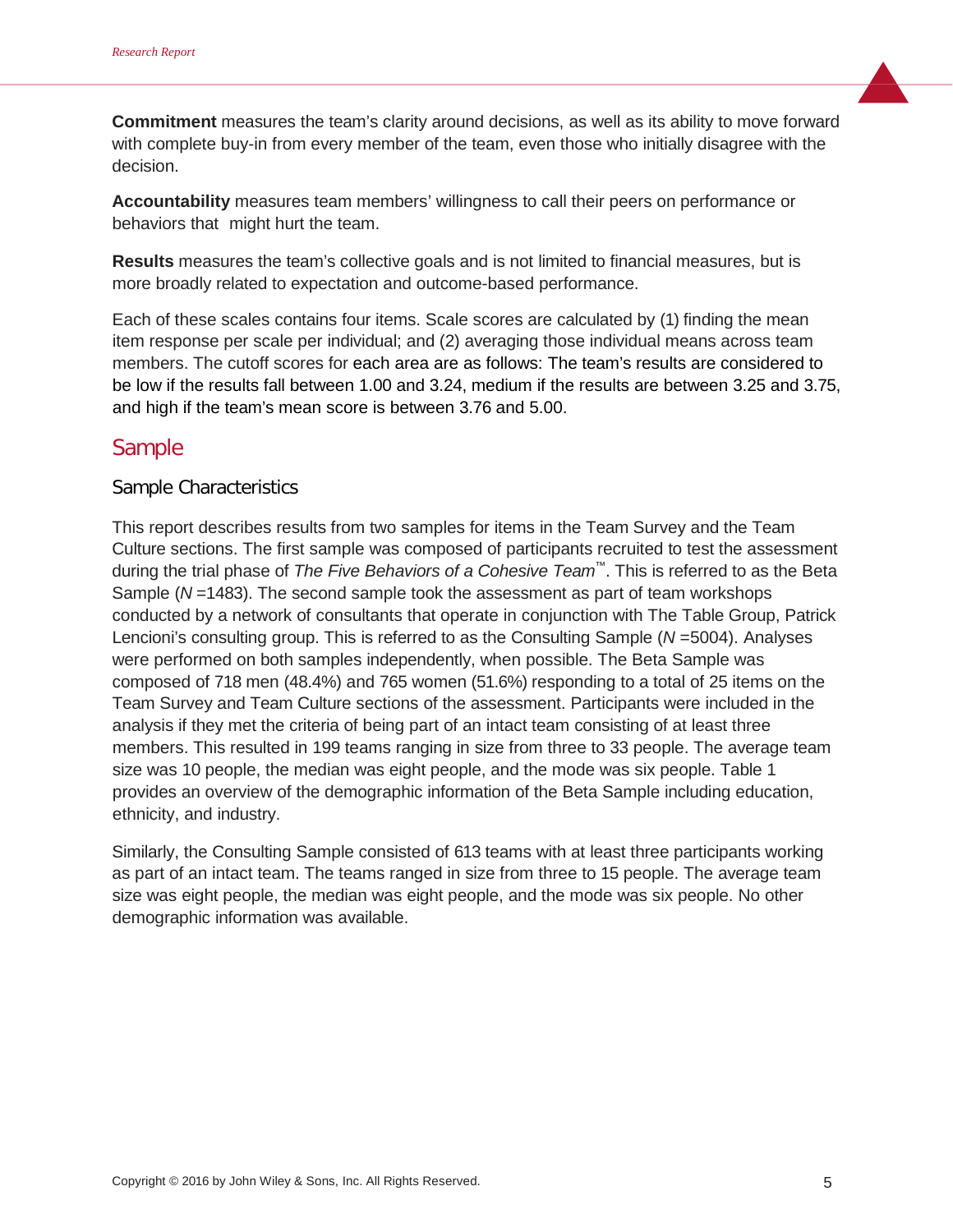| Gender            | Male                          | 48.4% |
|-------------------|-------------------------------|-------|
|                   | Female                        | 51.6% |
| Age               | 18-25                         | 7.1%  |
|                   | 26-35                         | 21.0% |
|                   | 36-45                         | 28.6% |
|                   | 46-55                         | 25.8% |
|                   | 56 and older                  | 17.4% |
| <b>Education</b>  | <b>College Graduate</b>       | 41.5% |
|                   | Graduate/Professional         | 30.5% |
|                   | Some College                  | 15.7% |
|                   | <b>High School Graduate</b>   | 6.4%  |
|                   | <b>Technical/Trade School</b> | 5.2%  |
|                   | Some High School              | 0.6%  |
| <b>Ethnicity</b>  | Caucasian                     | 76.5% |
|                   | Asian                         | 8.1%  |
|                   | Hispanic/Latino               | 6.3%  |
|                   | African/African American      | 4.8%  |
|                   | Native American               | 0.9%  |
|                   | Other                         | 3.4%  |
| <b>Employment</b> | Professional                  | 27.0% |
|                   | Mid-Level Management          | 16.6% |
|                   | Executive                     | 11.1% |
|                   | Secretarial/ Clerical         | 6.5%  |
|                   | Supervisory                   | 6.2%  |
|                   | <b>Sales</b>                  | 4.8%  |
|                   | Self-employed                 | 4.7%  |
|                   | Mechanical/Technical          | 3.5%  |
|                   | Teacher/Educator              | 2.9%  |
|                   | <b>Healthcare Worker</b>      | 2.0%  |
|                   | <b>Student</b>                | 1.6%  |
|                   | <b>Customer Service</b>       | 2.6%  |
|                   | Other                         | 10.5% |

# **Table 1. The Five Behaviors of a Cohesive Team Beta Sample Demographics (***N* **=1483)**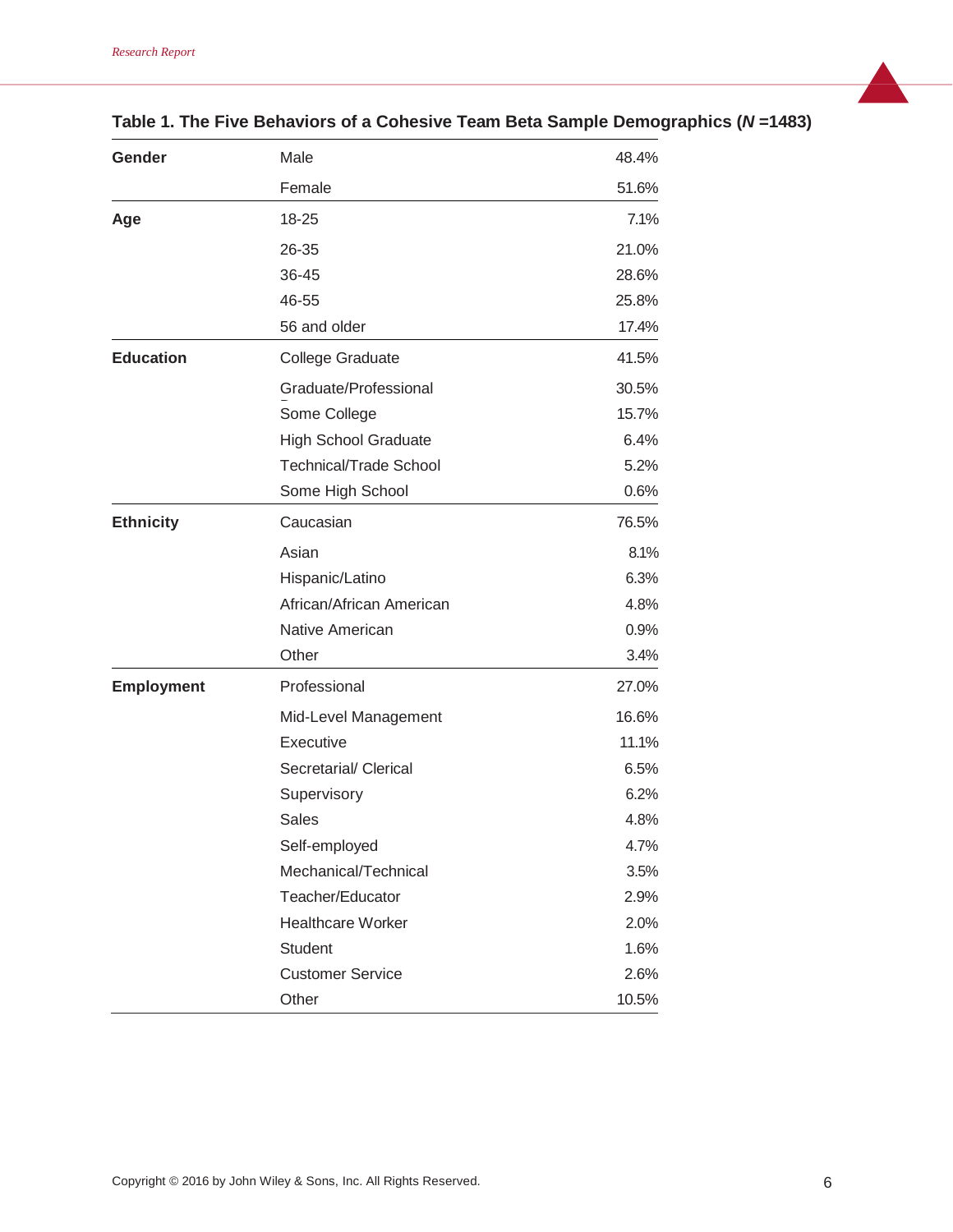| <b>Industry</b> | <b>Business Services</b>        | 18.5% |
|-----------------|---------------------------------|-------|
|                 | <b>Educational Services</b>     | 10.9% |
|                 | <b>Health Services</b>          | 9.8%  |
|                 | Manufacturing                   | 9.0%  |
|                 | <b>Transportation/Utilities</b> | 4.6%  |
|                 | <b>Public Administration</b>    | 3.6%  |
|                 | Wholesale/Retail/Trade          | 3.3%  |
|                 | Finance                         | 2.4%  |
|                 | Hospitality                     | 2.4%  |
|                 | Non-Profit                      | 2.3%  |
|                 | Government                      | 1.5%  |
|                 | Construction                    | 1.3%  |
|                 | Engineering                     | 1.1%  |
|                 | Other                           | 29.3% |
| <b>Location</b> | <b>United States</b>            | 76.0% |
|                 | Canada                          | 5.3%  |
|                 | Singapore                       | 3.1%  |
|                 | Australia                       | 1.9%  |
|                 | Switzerland                     | 1.1%  |
|                 | Ireland                         | 1.0%  |
|                 | <b>United Arab Emirates</b>     | 0.9%  |
|                 | Other                           | 10.7% |

#### Impact of Ethnicity

In an effort to understand the impact that culture may have on the assessment, an analysis of variance (ANOVA) was performed on *The Five Behaviors™* scale means across various ethnic groups (as shown in Table 2) to examine any differences. The results suggest that these differences are very small. The largest differences are seen on the Conflict scale, in which ethnicity accounted for only 1.09% of scale variance. None of the differences between ethnic groups was statistically significant. This suggests that ethnicity does not play a meaningful role in determining how team members respond to the team survey.

#### **Table 2. Percent of Variance Accounted for by Ethnicity**

| <b>Scale</b>   | Percentage |
|----------------|------------|
| Trust          | 0.91%      |
| Conflict       | 1.09%      |
| Commitment     | 0.28%      |
| Accountability | 0.49%      |
| Results        | 0.63%      |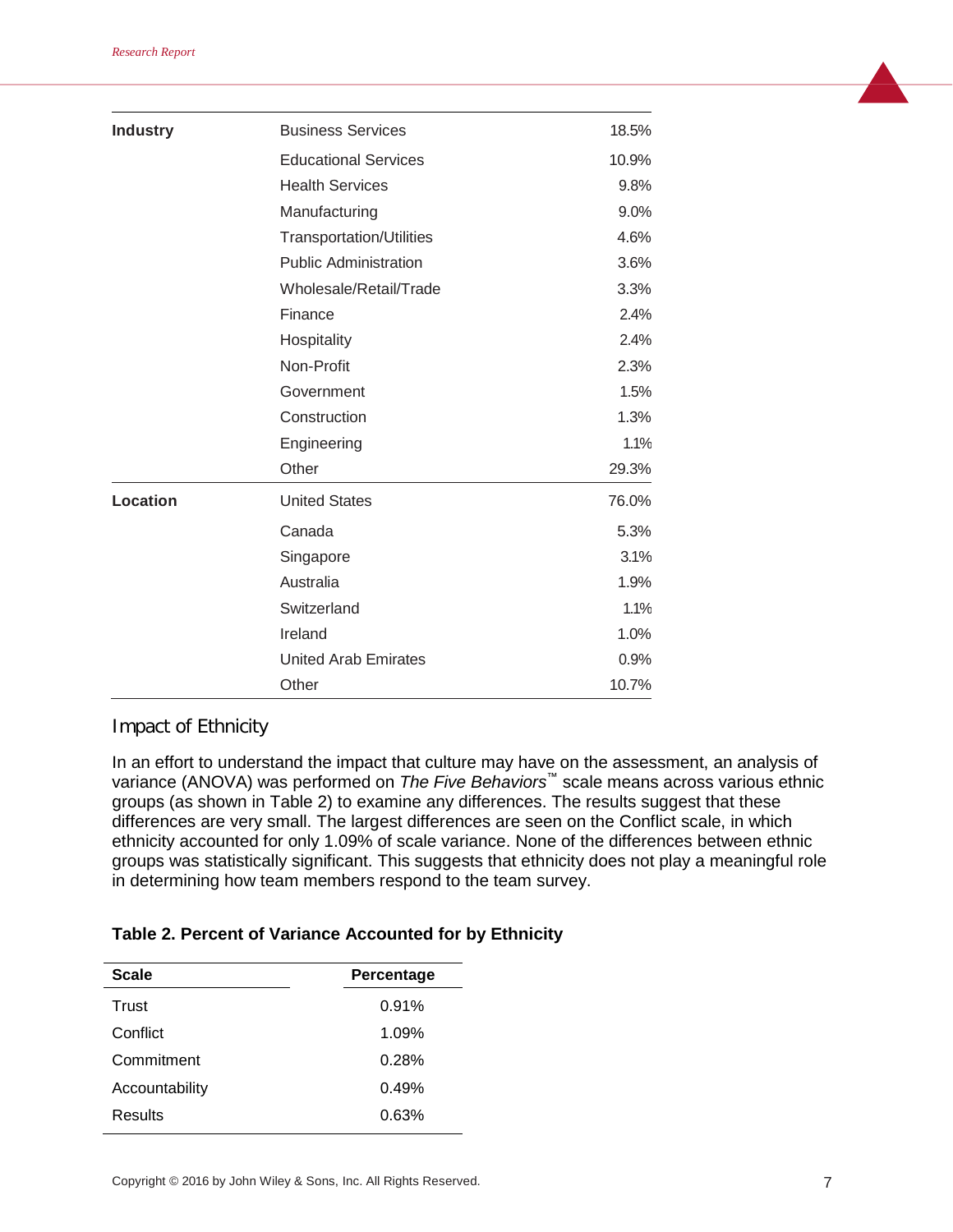# Descriptive Statistics: Team Survey

Descriptive statistics were calculated for the Team Survey items and the resulting *Five Behaviors*™ scales, as shown in Table 3. Respondents were grouped into their respective teams to determine the Team Survey item means. Descriptive statistics for the Team Culture items can be found in Appendix A.

|                                                                                                             | <b>Consulting Sample</b><br>$N = 613$ Teams |                       |      | <b>Beta Sample</b><br>$N = 199$ Teams |
|-------------------------------------------------------------------------------------------------------------|---------------------------------------------|-----------------------|------|---------------------------------------|
|                                                                                                             | Mean                                        | Standard<br>Deviation | Mean | Standard<br>Deviation                 |
| <b>Trust Scale</b>                                                                                          | 3.11                                        | 0.44                  | 3.40 | 0.48                                  |
| Team members acknowledge their weaknesses to one<br>another.                                                | 2.72                                        | 0.48                  | 3.07 | 0.61                                  |
| Team members willingly apologize to one another.                                                            | 3.25                                        | 0.54                  | 3.63 | 0.64                                  |
| Team members are unguarded and genuine with one<br>another.                                                 | 3.26                                        | 0.55                  | 3.60 | 0.60                                  |
| Team members ask one another for input regarding their<br>areas of responsibility.                          | 3.22                                        | 0.46                  | 3.66 | 0.59                                  |
| <b>Conflict Scale</b>                                                                                       | 3.33                                        | 0.41                  | 3.79 | 0.54                                  |
| Team members voice their opinions even at the risk of<br>causing disagreement.                              | 3.32                                        | 0.47                  | 3.64 | 0.50                                  |
| Team members solicit one another's opinions during<br>meetings.                                             | 3.50                                        | 0.47                  | 3.92 | 0.56                                  |
| When conflict occurs, the team confronts and deals with<br>the issue before moving to another subject.      | 3.15                                        | 0.51                  | 3.36 | 0.62                                  |
| During team meetings, the most important—and difficult—<br>issues are discussed.                            | 3.34                                        | 0.49                  | 3.67 | 0.59                                  |
| <b>Commitment Scale</b>                                                                                     | 3.48                                        | 0.43                  | 3.78 | 0.46                                  |
| The team is clear about its overall direction and priorities.                                               | 3.49                                        | 0.52                  | 3.71 | 0.63                                  |
| Team members end discussions with clear and specific<br>resolutions and calls to action.                    | 3.35                                        | 0.46                  | 3.67 | 0.58                                  |
| Team members leave meetings confident that everyone is<br>committed to the decisions that were agreed upon. | 3.37                                        | 0.52                  | 3.56 | 0.61                                  |
| Team members support group decisions even if they<br>initially disagree.                                    | 3.73                                        | 0.43                  | 3.84 | 0.51                                  |

|  |  |  | Table 3. The Five Behaviors Team Survey Descriptive Statistics |  |  |
|--|--|--|----------------------------------------------------------------|--|--|
|--|--|--|----------------------------------------------------------------|--|--|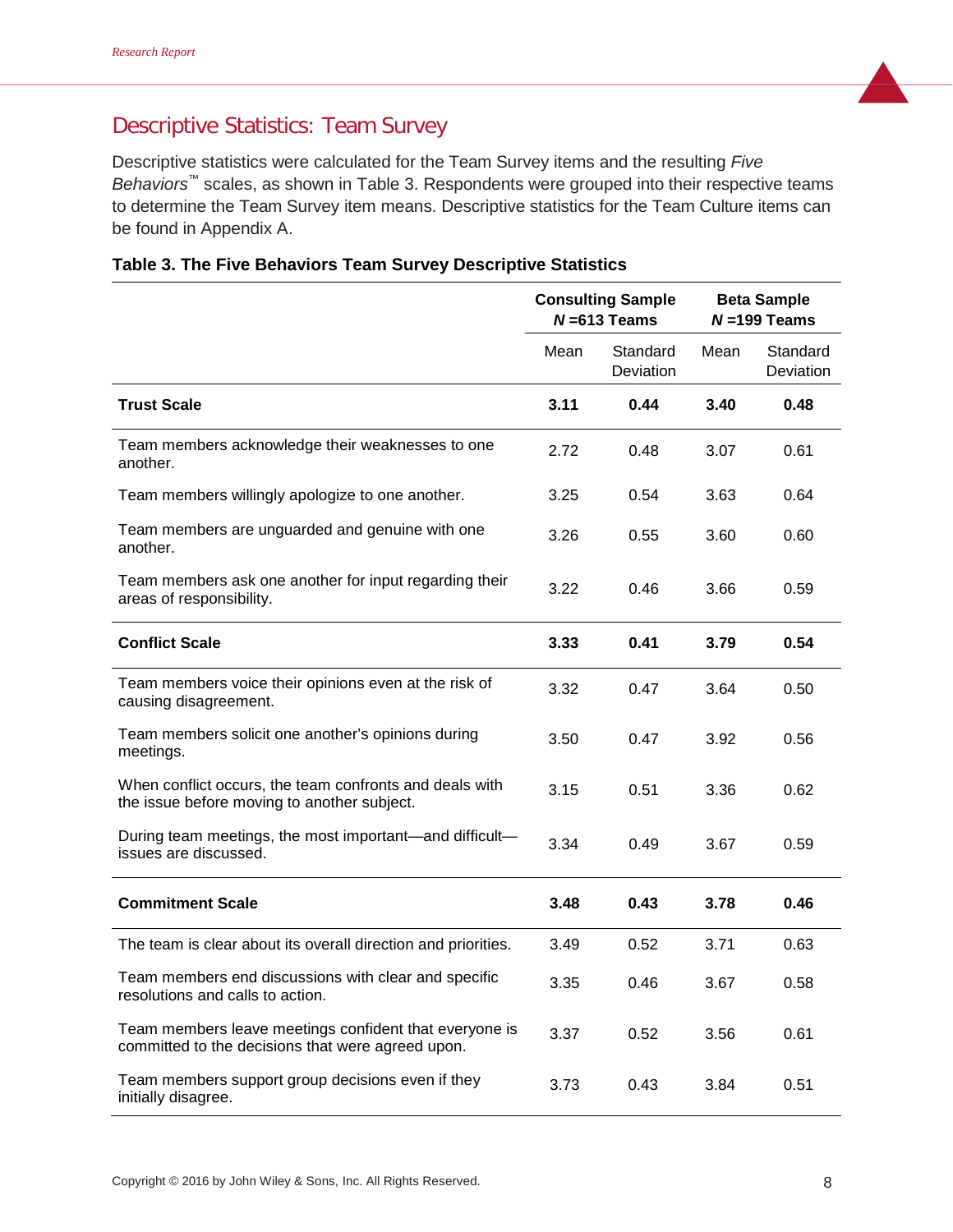|                                                                                                              | <b>Consulting Sample</b><br>$N = 613$ Teams |                       |      | <b>Beta Sample</b><br>$N = 199$ Teams |
|--------------------------------------------------------------------------------------------------------------|---------------------------------------------|-----------------------|------|---------------------------------------|
|                                                                                                              | Mean                                        | Standard<br>Deviation | Mean | Standard<br>Deviation                 |
| <b>Accountability Scale</b>                                                                                  | 2.96                                        | 0.37                  | 3.52 | 0.52                                  |
| Team members offer unprovoked, constructive feedback<br>to one another.                                      | 3.00                                        | 0.45                  | 3.30 | 0.58                                  |
| The team ensures that members feel pressure from their<br>peers and the expectation to perform.              | $2.86*$                                     | $0.52*$               | 2.97 | 0.55                                  |
| Team members confront peers about problems in their<br>respective areas of responsibility.                   | 2.93                                        | 0.44                  | 3.28 | 0.58                                  |
| Team members question one another about their current<br>approaches and methods.                             | 3.02                                        | 0.40                  | 3.21 | 0.57                                  |
| <b>Results Scale</b>                                                                                         | 3.37                                        | 0.46                  | 3.57 | 0.50                                  |
| Team members value collective success more than<br>individual achievement.                                   | 3.49                                        | 0.57                  | 3.79 | 0.68                                  |
| Team members willingly make sacrifices in their areas for<br>the good of the team.                           | 3.34                                        | 0.49                  | 3.58 | 0.59                                  |
| When the team fails to achieve collective goals, each<br>member takes personal responsibility to improve the | 3.16                                        | 0.53                  | 3.45 | 0.63                                  |
| Team members are quick to point out the contributions<br>and achievements of others.                         | 3.48                                        | 0.52                  | 3.73 | 0.66                                  |

\*During the testing phase, this item was changed. The results show the mean and standard deviation from the previous item: The team ensures that poor performers feel pressure and the expectation to improve.

# The Team Assessment: Validation Process

## Reliability: Evidence of Internal Consistency

Internal consistency analyses evaluate the degree to which the items of a given scale correlate with each other. Each of *The Five Behaviors™* scales (i.e., Trust, Conflict, Commitment, Accountability, and Results) is measured using four items (e.g., *Team members acknowledge their weaknesses to one another, Team members willingly apologize to one another, Team members are unguarded and genuine with one another*). If all of the items on the Trust scale, for example, are in fact measuring the same construct (i.e., trust), then the items should all correlate with each other. Cronbach´s alpha is used to evaluate internal consistency by looking at the item's correlations with each other.

Alpha coefficients were calculated for the two samples. The five scales on *The Five Behaviors* assessment demonstrate good internal consistency, as shown by the alpha values listed in Table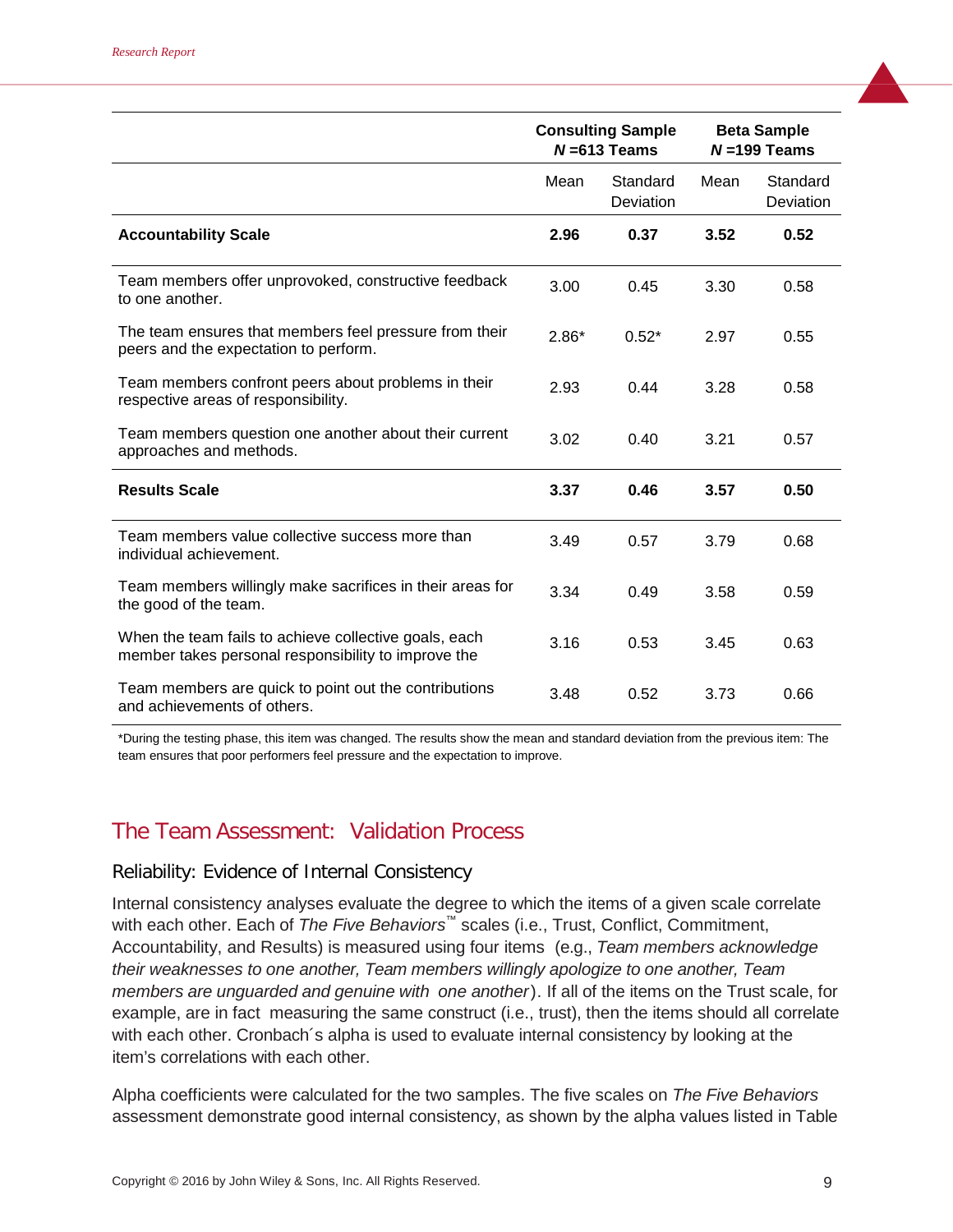4. For the Beta Sample (*N* =1483), all reliabilities are near .70, with a median of .80. For the Consulting Sample (*N* =5004), all reliabilities are well above .70, with a median of .77. The alpha values show that the items on the scales are measuring the same construct as is proposed by the model.

| <b>Scale</b>          | <b>Consulting Sample</b><br>$N = 5004$ | <b>Beta Sample</b><br>$N = 1483$ |
|-----------------------|----------------------------------------|----------------------------------|
| <b>Trust</b>          | .77                                    | .80                              |
| <b>Conflict</b>       | .76                                    | .76                              |
| <b>Commitment</b>     | .82                                    | .82                              |
| <b>Accountability</b> | .73                                    | .68                              |
| <b>Results</b>        | .79                                    | .82                              |

|  | Table 4. Internal Consistency of The Five Behaviors Assessment, Cronbach's Alpha |  |  |
|--|----------------------------------------------------------------------------------|--|--|
|--|----------------------------------------------------------------------------------|--|--|

## Construct Validity: Scale Intercorrelations

Validity evaluates whether the assessment actually measures what it proposes to measure. One way to examine the validity of an instrument is to gather data and then analyze those data against a proposed theoretical model. In this case, *The Five Behaviors™* model suggests that each of the behaviors builds on previous behaviors. As such, each of the behaviors should be correlated with the others.

For example, *The Five Behaviors* model specifies that a very trusting team will be more likely to be a committed team. Thus, trust and commitment have a positive theoretical relationship. So, we would expect that teams scoring high on the Trust scale should also score relatively high on the Commitment scale.

Tables 5 and 6 show intercorrelations among *The Five Behaviors* scales. As expected, we find moderate to strong positive correlations among the five scales.

|                       | <b>Trust</b> | <b>Conflict</b> |     | <b>Commitment Accountability</b> | <b>Results</b> |
|-----------------------|--------------|-----------------|-----|----------------------------------|----------------|
| <b>Trust</b>          | .77          |                 |     |                                  |                |
| <b>Conflict</b>       | .73          | .76             |     |                                  |                |
| <b>Commitment</b>     | .67          | .72             | .82 |                                  |                |
| <b>Accountability</b> | .68          | .76             | .67 | .73                              |                |
| <b>Results</b>        | .77          | .67             | .75 | .65                              | .79            |

#### **Table 5. Consulting Sample Scale Intercorrelations,** *N* **=5004**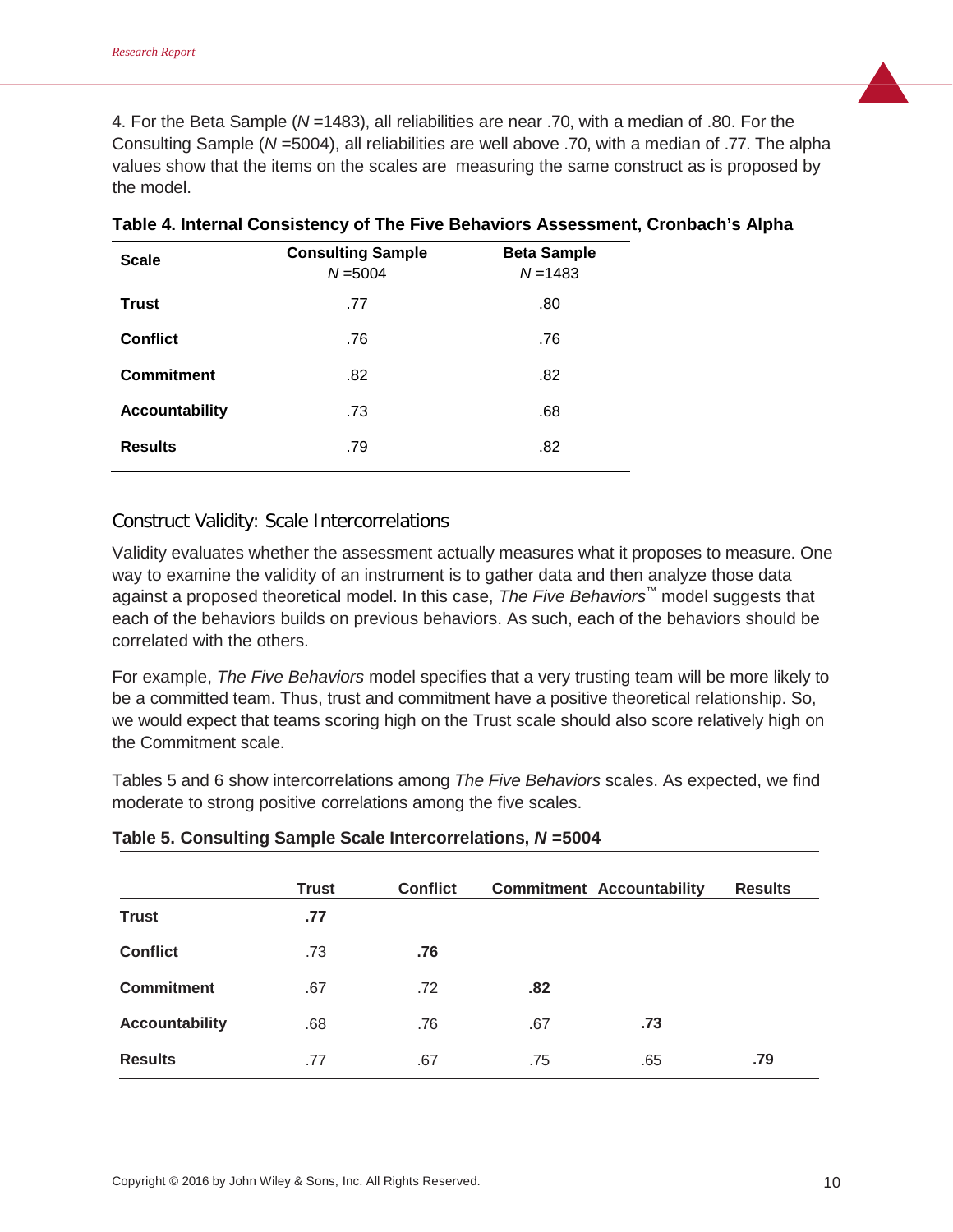|                       | <b>Trust</b> | <b>Conflict</b> |     | <b>Commitment Accountability</b> | <b>Results</b> |
|-----------------------|--------------|-----------------|-----|----------------------------------|----------------|
| <b>Trust</b>          | .80          |                 |     |                                  |                |
| <b>Conflict</b>       | .74          | .76             |     |                                  |                |
| <b>Commitment</b>     | .65          | .74             | .82 |                                  |                |
| <b>Accountability</b> | .59          | .65             | .57 | .68                              |                |
| <b>Results</b>        | .80          | .70             | .70 | .60                              | .82            |

#### **Table 6. Beta Sample Scale Intercorrelations,** *N* **=1483**

Note: Cronbach´s alpha reliabilities are shown in bold along the diagonal, and the correlation coefficients among scales are shown within the body of the table. Correlation coefficients range from -1 to +1. A correlation of +1 indicates that two variables are perfectly positively correlated such that as one variable increases, the other variable increases by a proportional amount. A correlation of -1 indicates that two variables are perfectly negatively correlated, such that as one variable increases, the other variable decreases by a proportional amount. A correlation of 0 indicates that the two variables are completely unrelated.

# Comparing Team Sizes: Small and Large Teams

#### Team Survey

Analyses were performed to determine if differences existed between small and large work teams. For this analysis, teams were deemed to be small if they had eight people or fewer. Using the Beta Sample, this resulted in 147 small teams. Similarly, teams of nine or more people were considered to be large (*N* =52). Table 7 provides the analysis of the scales and item means of the Beta Sample for the small and large teams. A *t*-test was used to determine if the two means were statistically significantly different from each other. Statistically significant relationships are indicated with an asterisk. The Trust scale and the Conflict scale did show statistically significant differences. In addition to the full scale differences among means, a number of item means were also statistically significantly different as shown in Table 7. In all cases where there was a statistically significant difference, the larger teams had a lower average than the smaller teams.

#### **Table 7. Team Survey Means: Small (***N* **=147) and Large Teams (***N* **=52)**

|                                                  | <b>Small Teams</b> | <b>Large Teams</b> |
|--------------------------------------------------|--------------------|--------------------|
|                                                  | Mean               | Mean               |
| <b>Trust Scale</b>                               | $3.44*$            | $3.25*$            |
| Team members acknowledge their weaknesses to     |                    |                    |
| one another.                                     | 3.12               | 2.95               |
| Team members willingly apologize to one another. | $3.70**$           | $3.44**$           |
| Team members are unguarded and genuine with one  |                    |                    |
| another.                                         | $3.67**$           | $3.41**$           |
| Team members ask one another for input regarding |                    |                    |
| their areas of responsibility.                   | $3.72**$           | $3.49**$           |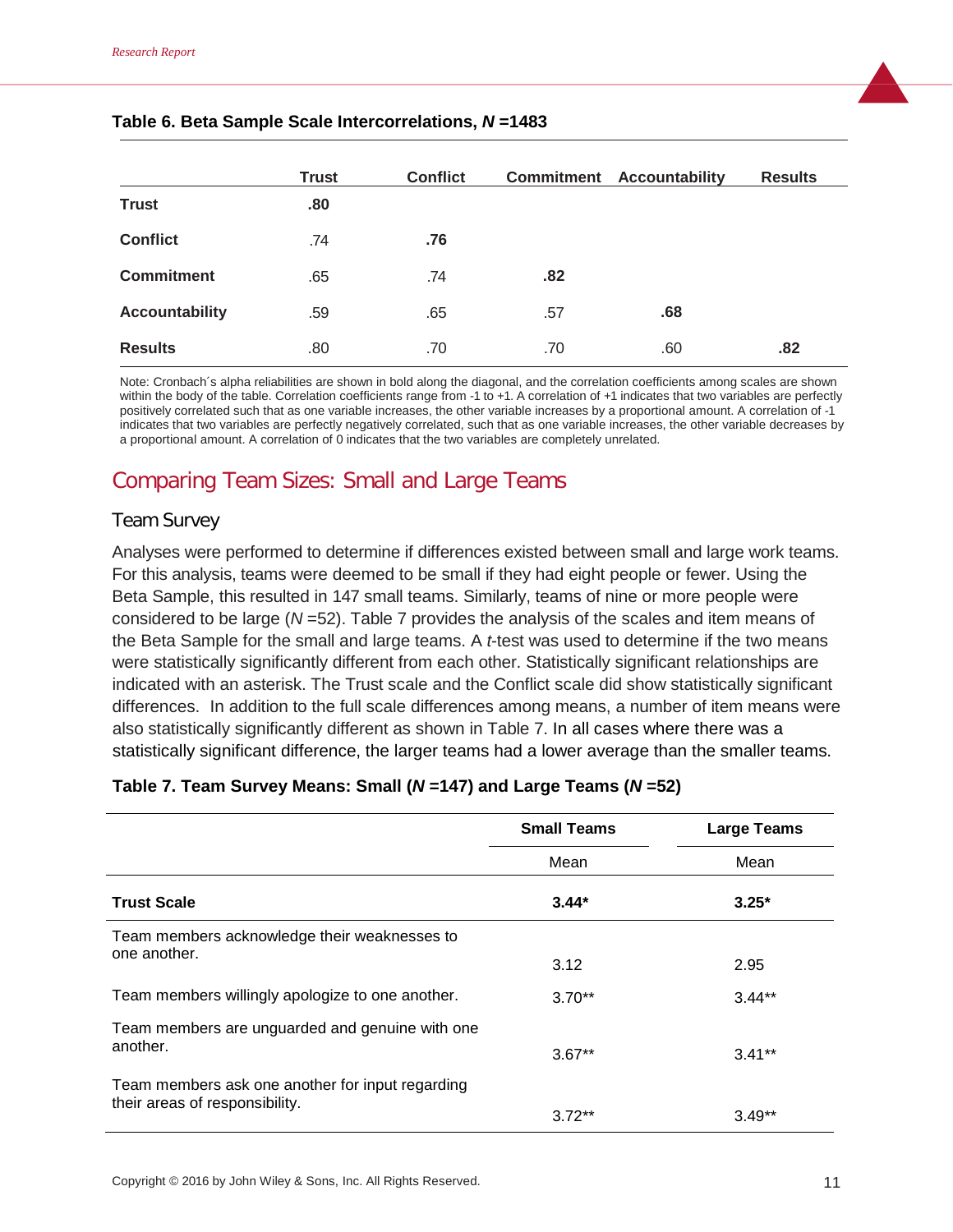|                                                                                                                | <b>Small Teams</b> | <b>Large Teams</b> |
|----------------------------------------------------------------------------------------------------------------|--------------------|--------------------|
|                                                                                                                | Mean               | Mean               |
| <b>Conflict Scale</b>                                                                                          | $3.84*$            | $3.66*$            |
| Team members voice their opinions even at the risk<br>of causing disagreement.                                 | $3.70**$           | $3.45**$           |
| Team members solicit one another's opinions during<br>meetings.                                                | $3.98*$            | $3.76*$            |
| When conflict occurs, the team confronts and deals<br>with the issue before moving to another subject.         | 3.39               | 3.27               |
| During team meetings, the most important and<br>difficult issues are discussed.                                | 3.70               | 3.61               |
| <b>Commitment Scale</b>                                                                                        | 3.41               | 3.30               |
| The team is clear about its direction and priorities.                                                          | 3.74               | 3.64               |
| Team members end discussions with clear and<br>specific resolutions and calls to action.                       | 3.69               | 3.59               |
| Team members leave meetings confident that<br>everyone is committed to the decisions that were<br>agreed upon. | $3.62*$            | $3.42*$            |
| Team members support group decisions even if they<br>initially disagreed.                                      | 3.88               | 3.73               |
| <b>Accountability Scale</b>                                                                                    | 3.55               | 3.44               |
| Team members offer unprovoked, constructive<br>feedback to one another.                                        | 3.33               | 3.20               |
| The team ensures that members feel pressure from<br>their peers and the expectation to perform.                | 2.94               | 3.05               |
| Team members are quick to confront peers about<br>problems in their respective areas of responsibility.        | 3.27               | 3.29               |
| Team members question one another about their<br>current approaches and methods.                               |                    |                    |
|                                                                                                                | 3.23               | 3.16               |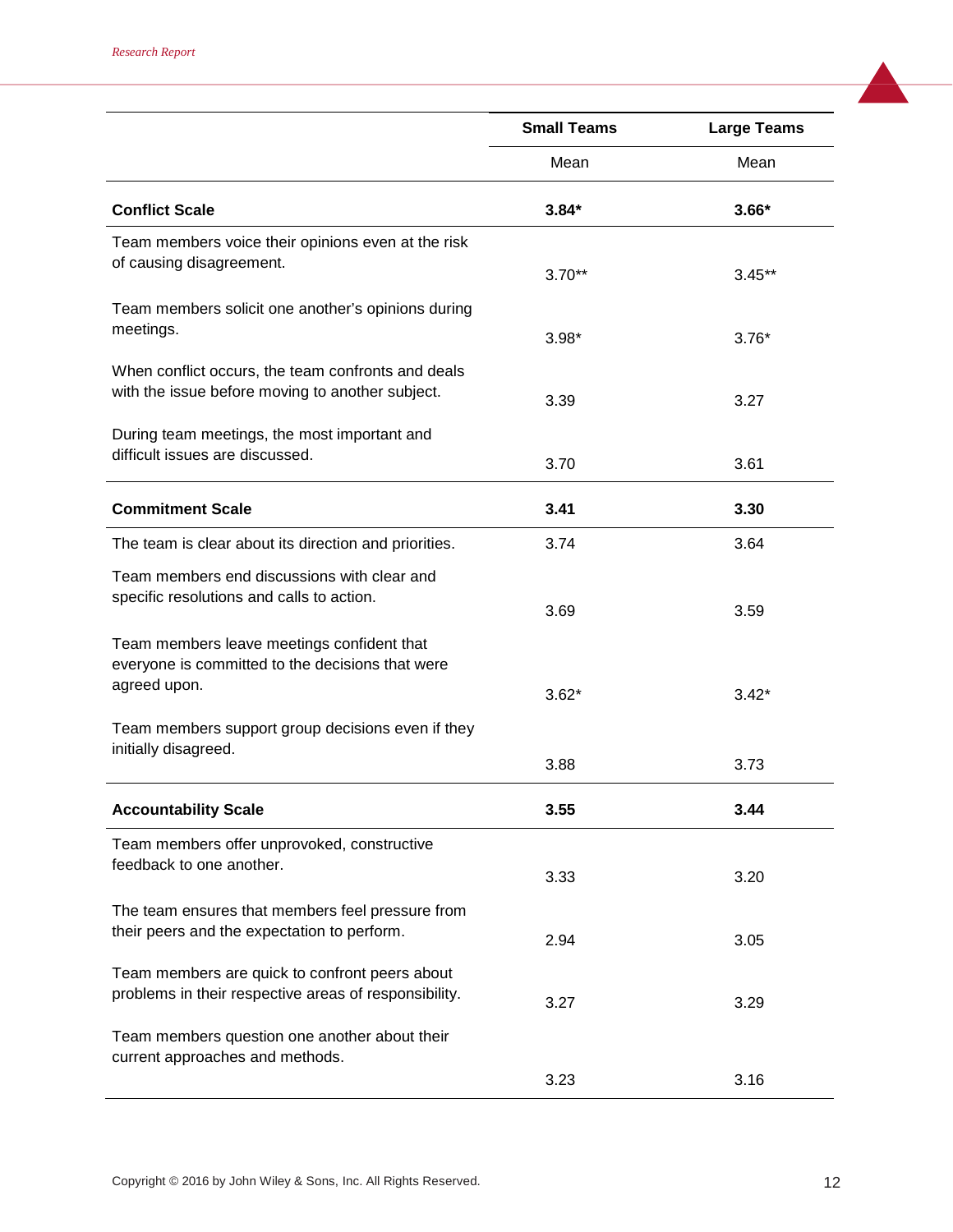|                                                                                                                                     | <b>Small Teams</b> | <b>Large Teams</b> |
|-------------------------------------------------------------------------------------------------------------------------------------|--------------------|--------------------|
|                                                                                                                                     | Mean               | Mean               |
| <b>Results Scale</b>                                                                                                                | 3.60               | 3.51               |
| Team members value collective success more than<br>individual achievement.                                                          | 3.82               | 3.69               |
| Team members willingly make sacrifices in their<br>areas for the good of the team.                                                  | 3.61               | 3.47               |
| When the team fails to achieve collective goals, each<br>member takes personal responsibility to improve the<br>team's performance. | 3.49               | 3.34               |
| Team members are quick to point out the<br>contributions and achievements of others.                                                | 3.76               | 3.67               |

\* statistically significant at the .05 level; \*\* statistically significant at the .01 level

## Team Culture

The Team Culture items not only describe what behaviors are occurring on a team, but can be used to look at differences between small and large teams. For example, a small team and a large team may respond in a statistically significantly different manner to the item, *There would be more trust on our team if…*. The responses can be used to help a team address specific issues based on other teams of a similar size. In this way, the Team Culture items allow for a deeper analysis of the specific behaviors that individuals engage in based on team size. Table 8 provides the analysis of the Beta Sample for individuals on teams of eight people or fewer (small teams) (*N* = 804) and for individuals on teams of nine people or more (large teams) (*N* =679). An asterisk next to the item indicates that there is a statistically significant difference between the two proportions as indicated by a *z*-test for proportions of independent groups. These data are important not only as a means for understanding how to build a more cohesive team, but also as a means to understanding small and large team concerns and behaviors.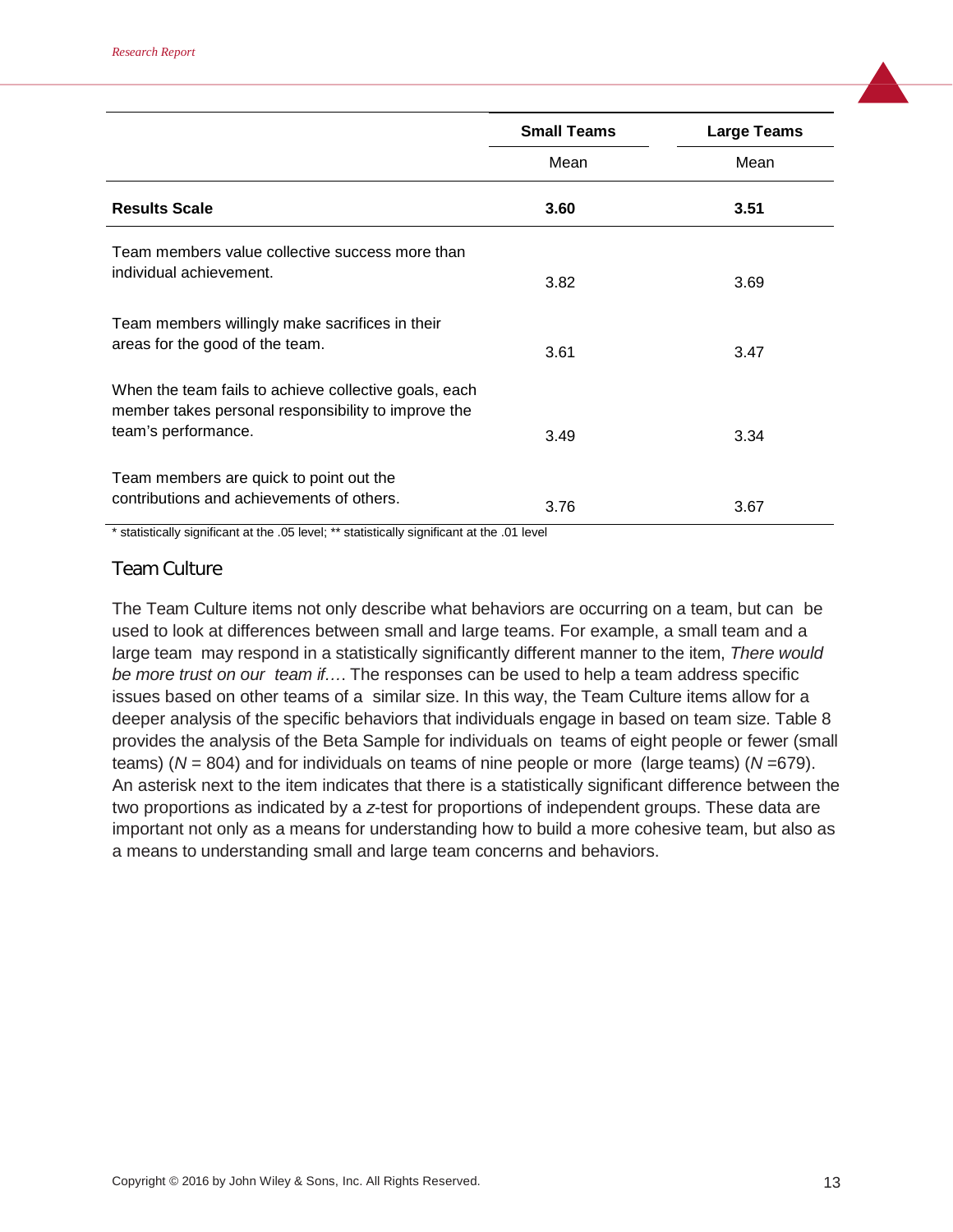|                                                                     | <b>Small Teams</b> | <b>Large Teams</b> |
|---------------------------------------------------------------------|--------------------|--------------------|
|                                                                     | Mean               | Mean               |
| Trust: There would be more trust on our team if people              |                    |                    |
| Understood each other's personality styles                          | 59.1%              | 63.9%              |
| Shared professional failures and successes                          | 43.9%              | 47.7%              |
| Admitted their mistakes                                             | 42.0%*             | 53.5%*             |
| Were more forthright with information                               | 41.1%*             | 51.8%*             |
| Would give credit where credit is due                               | 32.8%*             | 39.9%*             |
| Apologized                                                          | 32.8%*             | 40.6%*             |
| Spent more time together                                            | 32.7%*             | 28.7%*             |
| Got to know each other on a personal level                          | 28.9%*             | 34.0%*             |
| Let go of grudges                                                   | 28.2%*             | 41.4%*             |
| Reduced the amount of gossiping                                     | 24.0%*             | 34.8%*             |
| None of the above                                                   | 14.2%*             | $7.4%$ *           |
| Commitment: I sometimes don't buy into the team's decisions because |                    |                    |
| I don't have all of the information                                 | 39.9%*             | 47.9%*             |
| We are not clear about the priorities                               | 34.0%              | 38.6%              |
| I don't trust my team to follow through                             | 12.6%              | 11.0%              |
| There is not enough time during meetings                            | 10.1%              | 9.3%               |

Decisions are counter to my personal goals 4.1% 4.1% 3.1%

None of the above  $41.8\%$ \* 34.8%\* 34.8%\*

# **Table 8. Team Culture Items: Small (***N* **=804) and Large Teams (***N* **=679)**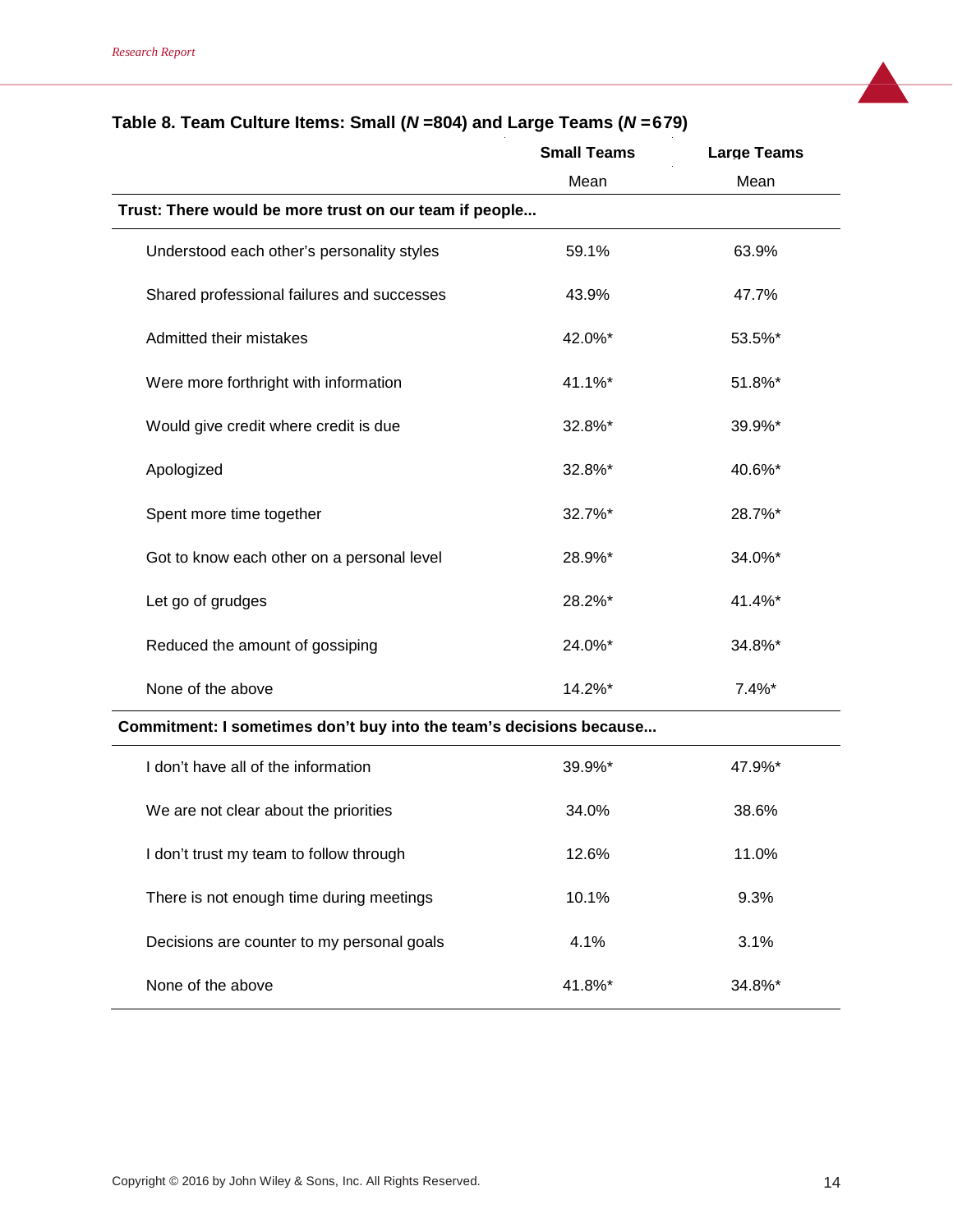| <b>Small Teams</b> | <b>Large Teams</b> |
|--------------------|--------------------|
| Mean               | Mean               |
|                    |                    |

#### **Accountability: Our ability to hold one another accountable could improve if we challenged one another to...**

| Give each other feedback                              | 49.6%* | 55.1%* |
|-------------------------------------------------------|--------|--------|
| Have clearer priorities and goals                     | 49.3%  | 53.2%  |
| Review progress against goals during team<br>meetings | 39.8%  | 40.6%  |
| Have more efficient and productive meetings           | 36.4%* | 41.7%* |
| Call each other on unproductive behaviors             | 35.9%  | 36.8%  |
| Address missed deadlines immediately                  | 31.3%  | 30.2%  |
| Be more direct                                        | 30.3%* | 39.3%* |
| Publicly share goals                                  | 27.6%* | 33.7%* |
| Follow through on personal commitments                | 26.9%  | 29.3%  |
| Spend more time together                              | 21.2%  | 20.2%  |
| None of the above                                     | 11.4%  | 8.4%   |

#### **Results: Some distractions that keep us from focusing on results are...**

| Insufficient/ineffective processes and structure | 45.6% | 42.4% |
|--------------------------------------------------|-------|-------|
| Vague or shifting goals                          | 39.2% | 38.0% |
| Lack of drive and urgency                        | 24.5% | 26.1% |
| Lack of shared rewards                           | 21.0% | 22.8% |
| More emphasis on personal goals than team goals  | 15.9% | 19.1% |
| Emphasis on career status or progression         | 8.2%  | 8.8%  |
| None of the above                                | 28.9% | 26.7% |

\* statistically significant at the .05 level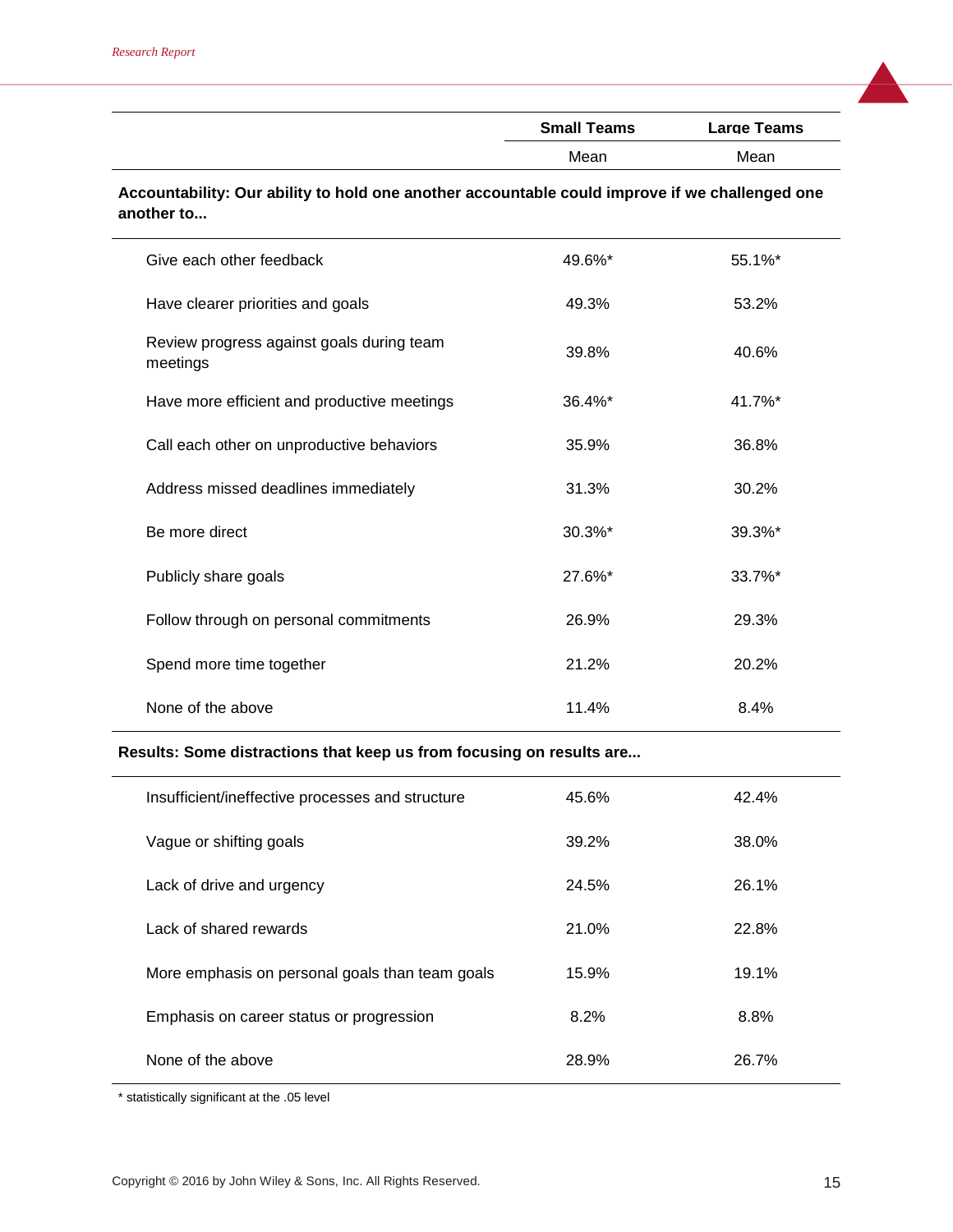Conflict is important for teams to function effectively. The way in which people engage in conflict can determine how teams address challenges. Small and large teams can also differ in the way they approach conflict in the workplace. Table 9 presents the level of personal acceptance of behaviors associated with conflict for individuals on small and large teams. Individuals were asked to respond to the item, *When there is conflict on our team, I find this behavior…,* identifying the given behavior as unacceptable, tolerable, or perfectly acceptable. Chi-square tests were used to determine statistical significance between small and large teams. Statistically significant relationships are indicated by an asterisk.

Regardless of team size, the majority of individuals find it unacceptable to use strong language, exclude other team members from difficult conversations, and express anger through indirect actions. There were a number of statistically significant differences between small and large teams. Individuals on large teams report that it is less acceptable to go beyond the meeting end time to resolve an issue than those on small teams,  $\chi^2$ =8.49,  $\rho$ <.05. Individuals on small teams are more accepting of people being outwardly emotional than those on large teams,  $\chi^2$ =11.45,  $\rho$  $< .01.$ 

|                                                        | <b>Small Teams</b> | <b>Large Teams</b> |
|--------------------------------------------------------|--------------------|--------------------|
|                                                        | Percent of Team    | Percent of Team    |
| Raising your voice when you get passionate             |                    |                    |
| Unacceptable                                           | 27.4%              | 25.3%              |
| Tolerable                                              | 56.0%              | 59.2%              |
| Perfectly Acceptable                                   | 16.7%              | 15.5%              |
| Going beyond the meeting end time to resolve an issue* |                    |                    |
| Unacceptable                                           | 2.4%               | 5.2%               |
| Tolerable                                              | 38.6%              | 36.1%              |
| Perfectly Acceptable                                   | 59.1%              | 58.8%              |
| Using strong language when you're upset                |                    |                    |
| Unacceptable                                           | 63.4%              | 67.5%              |
| Tolerable                                              | 30.8%              | 27.4%              |
| Perfectly Acceptable                                   | 5.7%               | 5.2%               |
| Avoiding someone when you're angry                     |                    |                    |
| Unacceptable                                           | 38.8%              | 38.1%              |
| Tolerable                                              | 46.5%              | 46.2%              |
| Perfectly Acceptable                                   | 14.7%              | 15.6%              |

#### **Table 9. Acceptance of Conflict Behaviors: Small (***N* **=804) and Large Teams (***N* **=679)**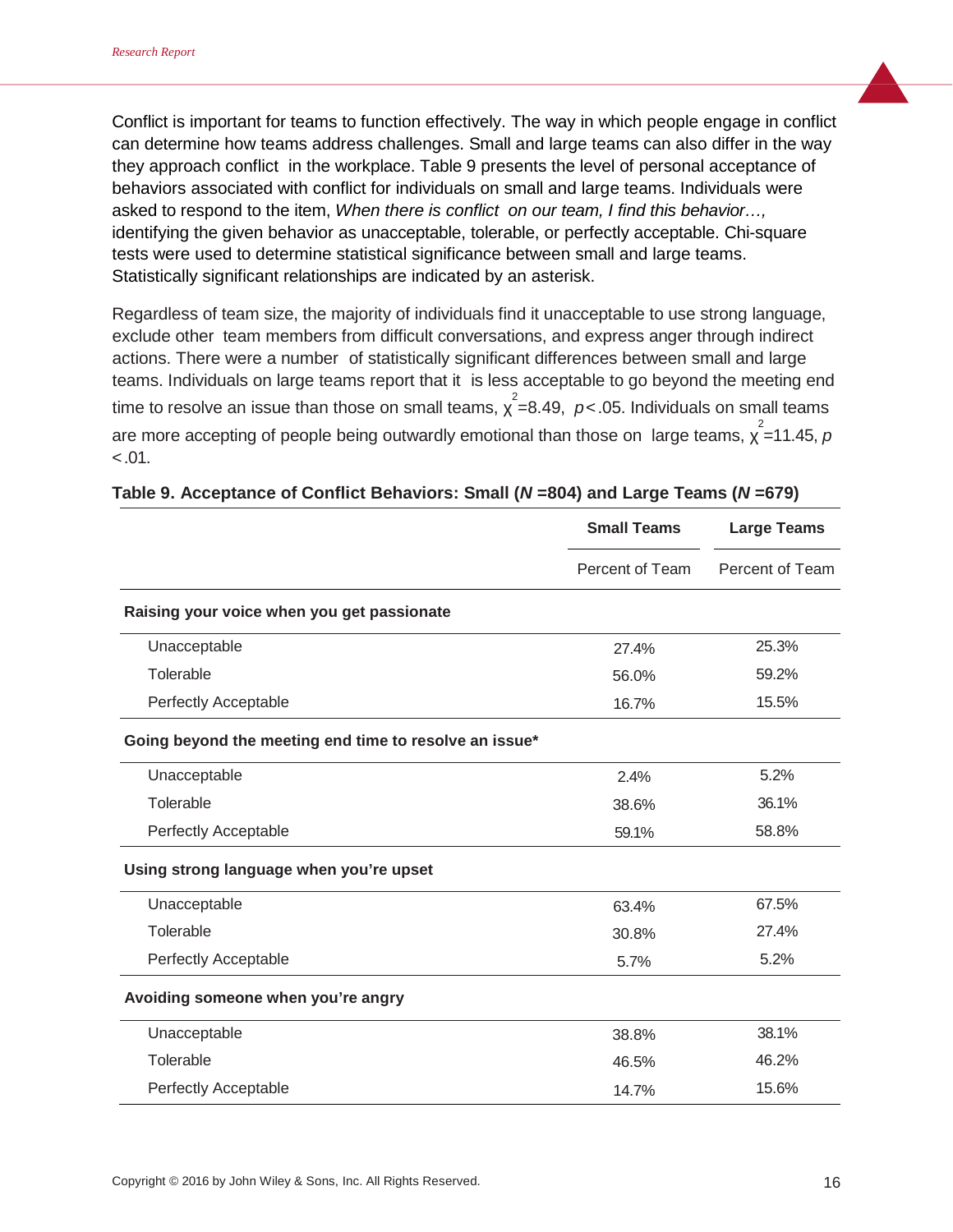|                                                                           | <b>Small Teams</b> | <b>Large Teams</b> |
|---------------------------------------------------------------------------|--------------------|--------------------|
|                                                                           | Percent of Team    | Percent of Team    |
| Excluding other team members from difficult conversations                 |                    |                    |
| Unacceptable                                                              | 66.4%              | 66.0%              |
| Tolerable                                                                 | 27.0%              | 27.2%              |
| Perfectly Acceptable                                                      | 6.6%               | 6.8%               |
| Being outwardly emotional**                                               |                    |                    |
| Unacceptable                                                              | 20.9%              | 28.4%              |
| Tolerable                                                                 | 62.8%              | 57.4%              |
| Perfectly Acceptable                                                      | 16.3%              | 14.1%              |
| Expressing anger through indirect actions rather than voicing it directly |                    |                    |
| Unacceptable                                                              | 86.3%              | 88.4%              |
| Tolerable                                                                 | 12.8%              | 10.8%              |
| Perfectly Acceptable                                                      | 0.9%               | 0.9%               |

\* statistically significant at the .05 level; \*\* statistically significant at the .01 level

In Table 10, individuals were asked whether they admit to performing the behavior in question at work. Statistical analyses were performed to determine statistical significance between individuals on small and large teams. There were a number of small differences between small and large teams, such as those on small teams tended to be more outwardly emotional. Individuals on small teams were more likely to exclude team members from difficult conversations than those on large teams. This information is useful in creating an atmosphere in which healthy conflict can thrive.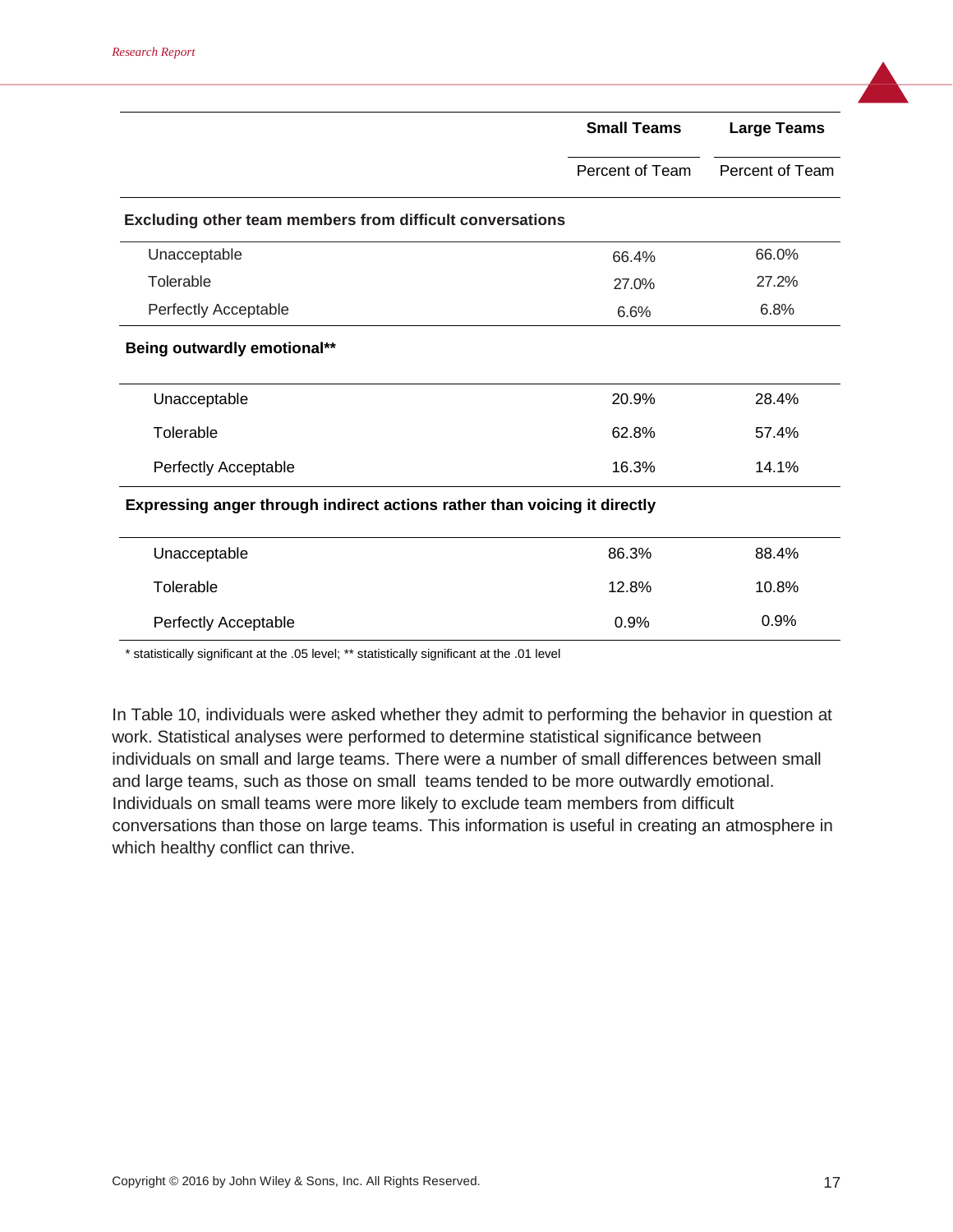# **Table 10. Percent of Team Admitting to Behaviors: Small (***N* **=804) and Large Teams (***N* **=679)**

|                                                                              | <b>Small Teams</b> | <b>Large Teams</b> |
|------------------------------------------------------------------------------|--------------------|--------------------|
|                                                                              | Percent of<br>Team | Percent of<br>Team |
| Percent of individuals that admit to doing this at work                      |                    |                    |
| Raising your voice when you get passionate                                   | 37.4%              | 37.7%              |
| Going beyond the meeting end time to resolve an issue                        | 73.3%              | 68.8%              |
| Using strong language when you're upset                                      | 18.4%              | 17.4%              |
| Avoiding someone when you're angry                                           | 42.2%              | 41.8%              |
| Excluding other team members from difficult conversations                    | $20.4\%$ *         | 16.3%*             |
| Being outwardly emotional                                                    | 26.7%              | 23.6%              |
| Expressing anger through indirect actions rather than voicing it<br>directly | 13.3%              | 10.2%              |
| Not doing any of the above                                                   | 7.5%               | 8.7%               |

\* statistically significant at the .05 level

# Summary of The Five Behaviors of a Cohesive Team Assessment Evaluation

- Cronbach´s alphas for the five scales support that the reliability of *The Five Behaviors™* assessment scales is satisfactory to good with alphas ranging from .73 to .82 (*N* =5004) and from .68 to .82 (*N* =1483) .
- The intercorrelations among the five scales demonstrate the predicted relationships with correlations ranging from .57 to .80 (*N* =1483) and .65 to .77 (*N* =5004).
- Analyses on Team Culture items suggest that the majority of individuals find it unacceptable to use strong language, exclude other team members from difficult conversations, and express anger through indirect actions.
- Analyses on types of behaviors of small and large teams suggest that teams can behave differently when presented with similar situations at work. Individuals on large teams report that it is less acceptable to go beyond the meeting end time to resolve an issue than those on small teams. Individuals on small teams are more accepting of people being outwardly emotional. People on small teams tend to exclude other team members from difficult conversations more often than those on larger teams. This information can be used to educate teams on how to better develop their cohesiveness.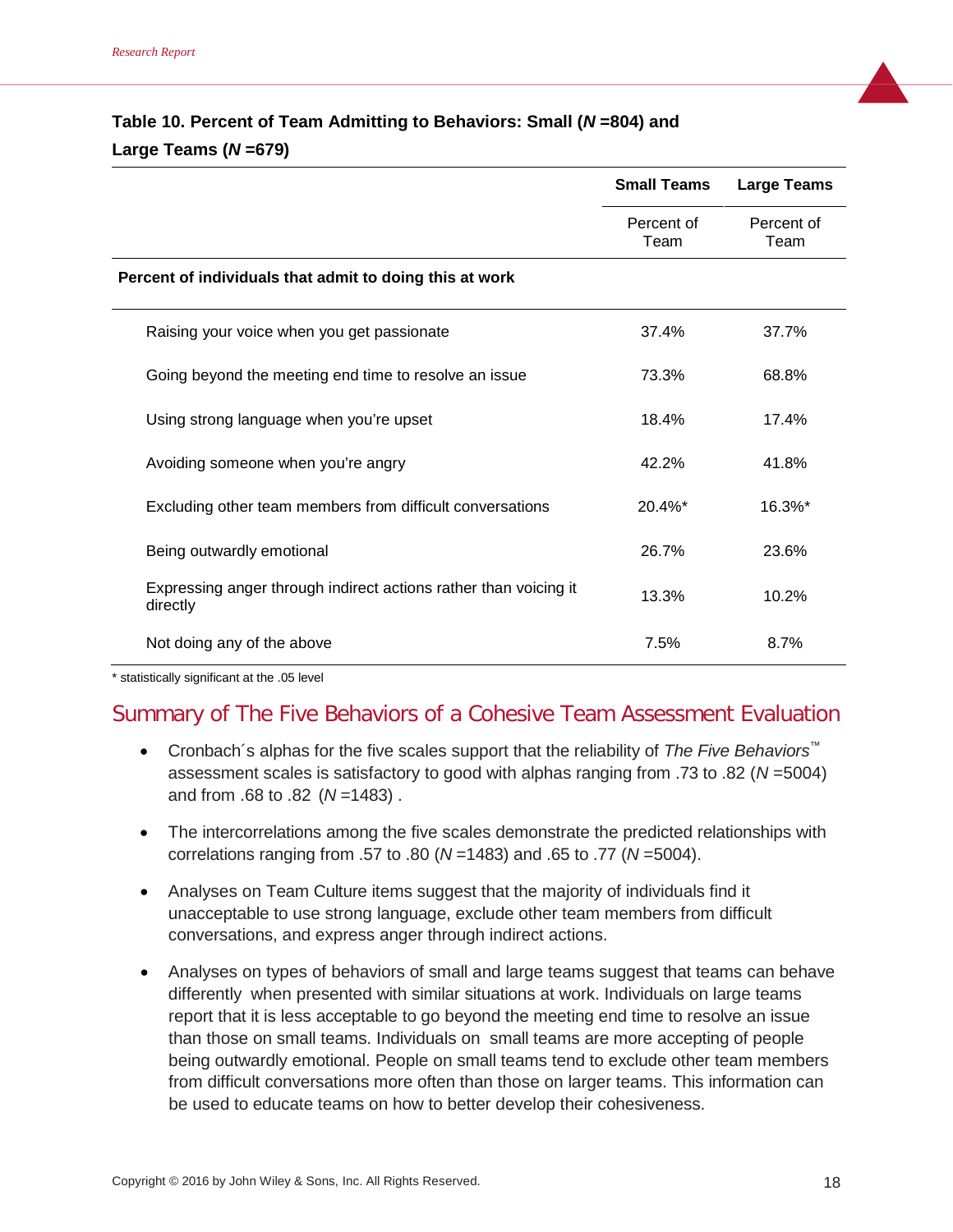# The Individual Assessment: All Types

# Introduction to All Types

The All Types™ assessment uses categories originated by Swiss psychiatrist Carl Jung in the 1920s. His typological theory was further popularized in the 1940s by Isabel Briggs Myers and Katherine Briggs, in the 1950s by David Keirsey, and, more recently, by Linda Berens and others. Today, the All Types assessment combines Jung's insights with contemporary psychological measurement and theory. It has been woven into this experience to help organizations already using Jung's constructs benefit from Patrick Lencioni's model and enhance the team's ability to collaborate.

The All Types assessment measures four continua, as shown in Table 11.

| Continua                  |     | Definitions                                                                                                                                            |
|---------------------------|-----|--------------------------------------------------------------------------------------------------------------------------------------------------------|
| Extraversion/Introversion | E/I | E: Directs energy toward the outside world; Is sociable<br>and talkative<br>I: Directs energy toward the internal world; Is reserved<br>and reflective |
| Sensing/Intuition         | S/N | S: Concrete thinker; practical<br>N: Abstract thinker; imaginative                                                                                     |
| Thinking/Feeling          | T/F | T: Focuses on logic and objectivity; Tough-minded<br>F: Focuses on personal values and compassion;<br>Tender-minded                                    |
| Judging/Perceiving        | J/P | J: Has a high need for closure; Structured and<br>scheduled<br>P: Has a high need for openness; Unstructured and<br>adaptable                          |

# Item Administration and Scoring

The four All Types continua are measured using a series of 7-point items. Respondents are shown two statements on either end of a continuum and are asked to choose the point on the line that best describes them. A sample item is shown in Figure 1.



## **Figure 1. Example of an All Types Question**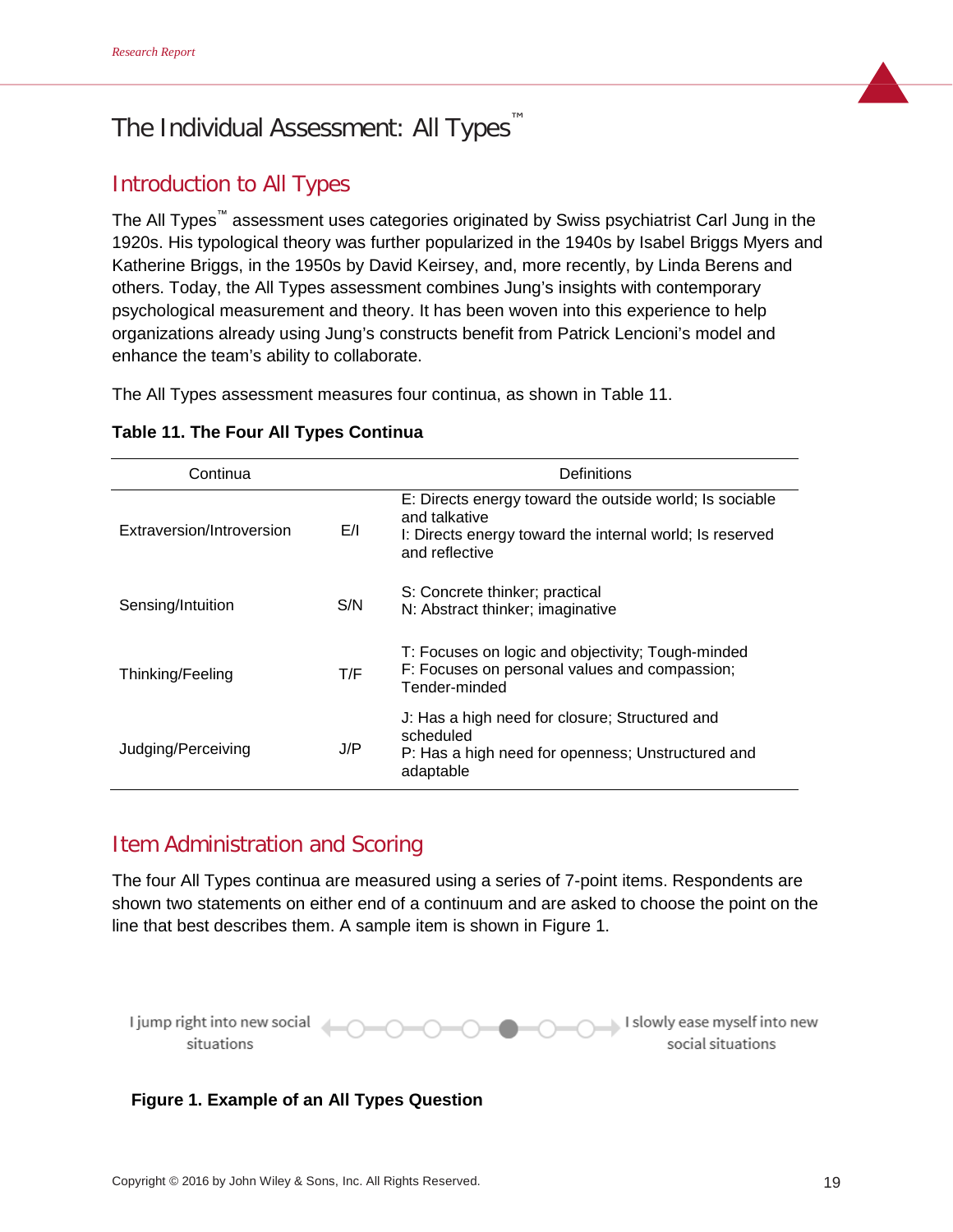Respondents are first presented with 43 *base* items, each of which measures one of the four continua. The variance among item responses within each of these scales is then calculated. If there is a scale on which the variance is above a predetermined threshold, the respondent is administered a set of additional items (i.e., extended items) that measure that same construct.

For instance, a respondent may respond to one E/I item in an extremely extraverted manner but another item in an extremely introverted manner. If the variance in this respondent's responses on the E/I scale items is above a predetermined threshold, she will be administered a pre-set number of additional items (i.e., extended items). In practical terms, because this respondent was inconsistent in her responses to the items on the E/I scale, she is being asked additional questions to clarify the earlier responses.

Respondents can receive extended items on any number of scales, but fewer than 40% of respondents receive even one set of extended items. In a sample of 728 respondents, only 1.6% received all four sets of extended items. Depending on the scale, the number of extended items ranges from 4 to 6, as shown in Table 12. Extended items are designed to mirror the base items on a given scale in terms of difficulty and meaning. If extended items have been administered to a respondent, these items are scored in the same way that base items are scored. Scale scores are generated for all continua by averaging the administered items and standardizing the averages.

|       |     |      | # of Items |
|-------|-----|------|------------|
| Scale | r   | Base | Extended   |
| E/I   | .99 | 10   | 15         |
| S/N   | .97 | 12   | 18         |
| T/F   | .99 | 11   | 16         |
| J/P   | .97 | 10   | 14         |

#### **Table 12. Correlations Between Base and Extended Scales**

This method of adaptive testing (AT) allows the assessment to identify if sufficient information is present to estimate a scale score or if additional information is necessary. Practically speaking, the assessment is kept short for those who respond consistently to conceptually similar items. On the other hand, extra information is gathered from those who answer inconsistently to conceptually similar items. This methodology is shared with other adaptive testing assessments where the assessment is terminated not after the administration of a set number of items, but after a preset level of precision is met. As with other adaptive testing applications, the interpretation of a respondent's scores will be the same regardless of which specific items have been administered (Weiss, 2004). On a technical note, this method of AT is most comparable to the two-stage strategy of adaptive testing (Weiss, 1974) in which an initial set of items is administered and then, depending on the respondent's responses, a second set of items is administered. This is among the simplest forms of adaptive testing.

AT is also used in a second way within the All Types<sup>™</sup> assessment. For participants whose dot placement on a continuum is close to the center, a set of clarifying questions are asked. In these items, respondents are presented with a four-point continuum. On either end of the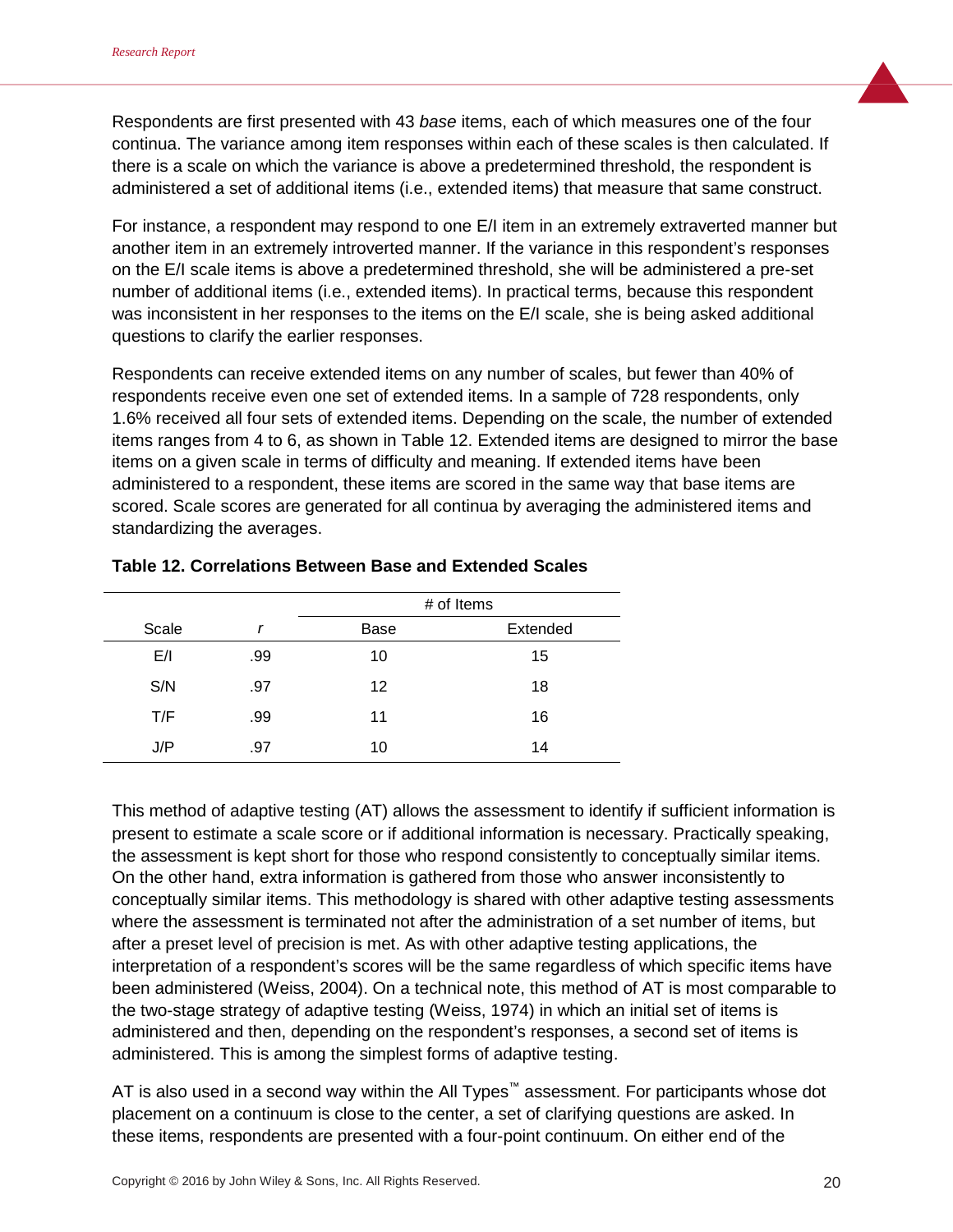continuum is a short descriptor of a preference. The goal of these statements is to approximate the type of feedback that the respondent would receive in his or her report if that preference were assigned to him or her. Figure 2 shows an example of a clarifying question for the J/P scale. Respondents are asked to select the point on the continuum that best reflects them.

I tend to make plans ahead of time and prefer things around me to be stable and organized. I like to have clear decisions made rather than leaving things open-ended.

I tend to be very flexible when it comes to planning and like having some unpredictability in my day. I don't mind putting off decisions for a while or leaving things open-ended.

## **Figure 2. Example of a Clarifying Question**

Respondents may receive sets of clarifying questions for all continua, but in a sample of 728 respondents, this only happened in 12% of the cases. After responses are gathered to clarifying questions, these items are averaged and scored in a manner similar to the base items. Therefore, the clarifying questions have a strong influence on eventual preference assignment, but original item responses are still included in the final score.

# Validation Samples

Two samples were used in the current assessment of the All Types<sup>™</sup> instrument's validity. Sample 1 included 817 participants in a beta test of *The Five Behaviors™* with All Types program. Participants were from a variety of industries and partook in the program with their intact work team. Participants took the All Types assessment as pre-work for the program and were shown their results during the course of the program. The demographics of this sample are shown in Table 13.

Sample 2 consisted of 728 participants recruited to take a battery of assessments. These respondents were paid for their participation and took all assessments online. There were two rounds of test-taking. In the first round, participants took the All Types assessment and the  $\text{MBTI}^{\otimes}$  assessment. In the second round, two weeks later, participants took the All Types assessment again, the NEO™-PI assessment, and the *Everything DiSC Workplace*® assessment. The demographics of this sample are shown in Table 13.

|        |      | Sample 1 Sample 2 |
|--------|------|-------------------|
|        | $\%$ | ℅                 |
| Gender |      |                   |
| Female | 55   | 51                |
| Male   | 45   | 49                |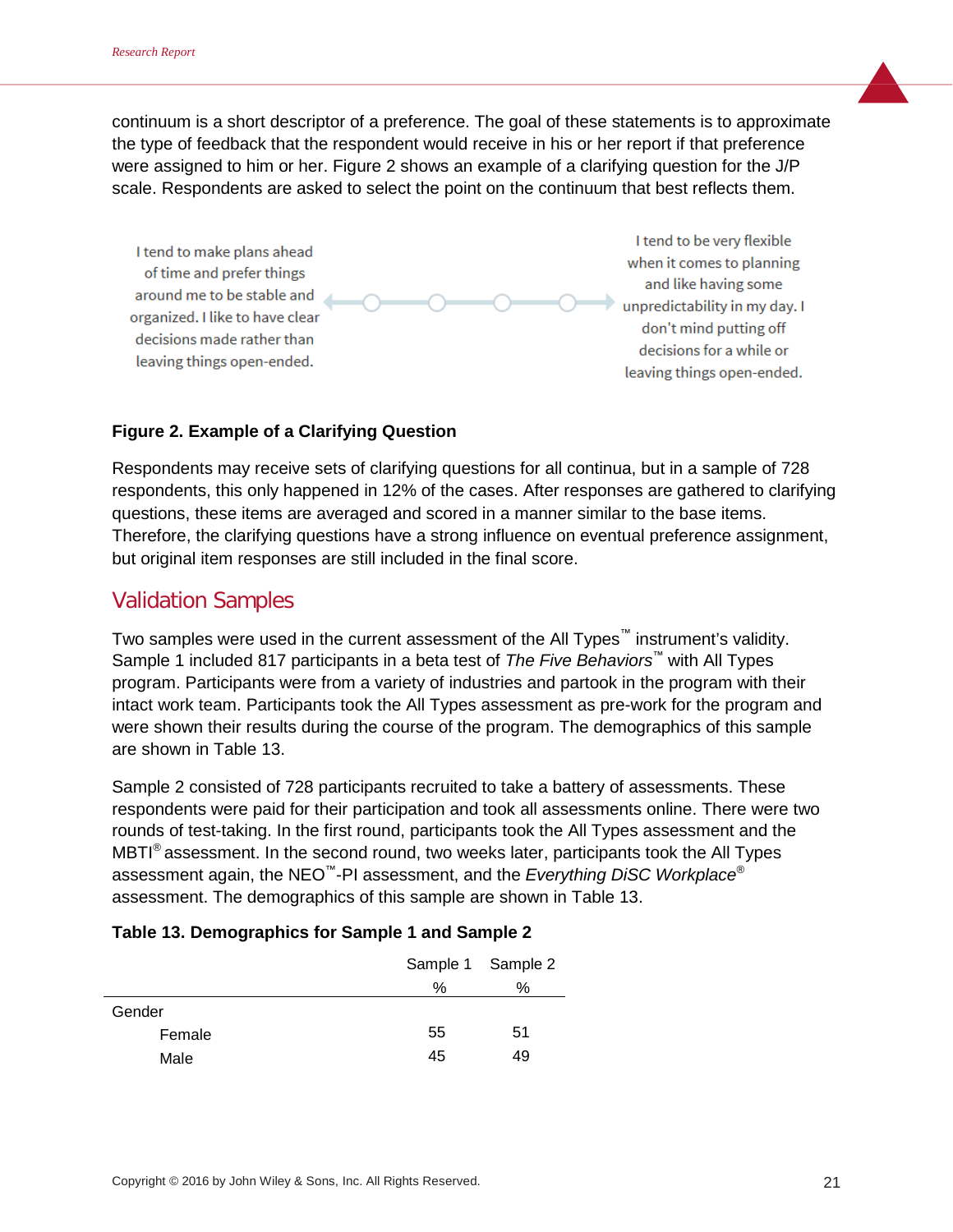|                               | Sample 1     | Sample 2                |
|-------------------------------|--------------|-------------------------|
|                               | ℅            | ℅                       |
| Heritage                      |              |                         |
| African                       | 9            | 8                       |
| Asian                         | 5            | $\overline{\mathbf{4}}$ |
| Caucasian                     | 75           | 80                      |
| Hispanic                      | 6            | 5                       |
| Native American               | 1            | 1                       |
| Two or more of the above      | $\mathbf{2}$ | $\overline{2}$          |
| Other                         | 3            | 0                       |
| Education                     |              |                         |
| <b>College Graduate</b>       | 34           | 50                      |
| Graduate/Professional Degree  | 42           | 21                      |
| <b>High School Graduate</b>   | 6            | 8                       |
| Some College                  | 13           | 16                      |
| Some High School              | 1            | 1                       |
| <b>Technical/Trade School</b> | 5            | 4                       |
| Age                           |              |                         |
| $18 - 25$                     |              | 2                       |
| $26 - 30$                     |              | 8                       |
| $31 - 35$                     |              | 13                      |
| $36 - 40$                     |              | 12                      |
| $41 - 45$                     |              | 13                      |
| $46 - 50$                     |              | 15                      |
| $51 - 55$                     |              | 18                      |
| $56 - 60$                     |              | 19                      |
| 61-65                         |              | 1                       |
| N                             | 817          | 728                     |

# **Reliability**

#### Internal Reliability

Internal consistency evaluates the degree of correlation among questions that profess to measure the same thing. That is, each of the eight scales in the DiSC® model is measured using a series of different items. Researchers recognize that if all of the items on a given scale are in fact measuring the same construct, they should all correlate with each other to some degree. In other words, all of the items on a scale should be consistent with each other. A statistic called Cronbach's alpha is used to evaluate internal consistency.

Alpha coefficients were calculated for two samples. As described earlier, one sample had 728 respondents and one had 817 respondents. The scales on the All Types*™* instruments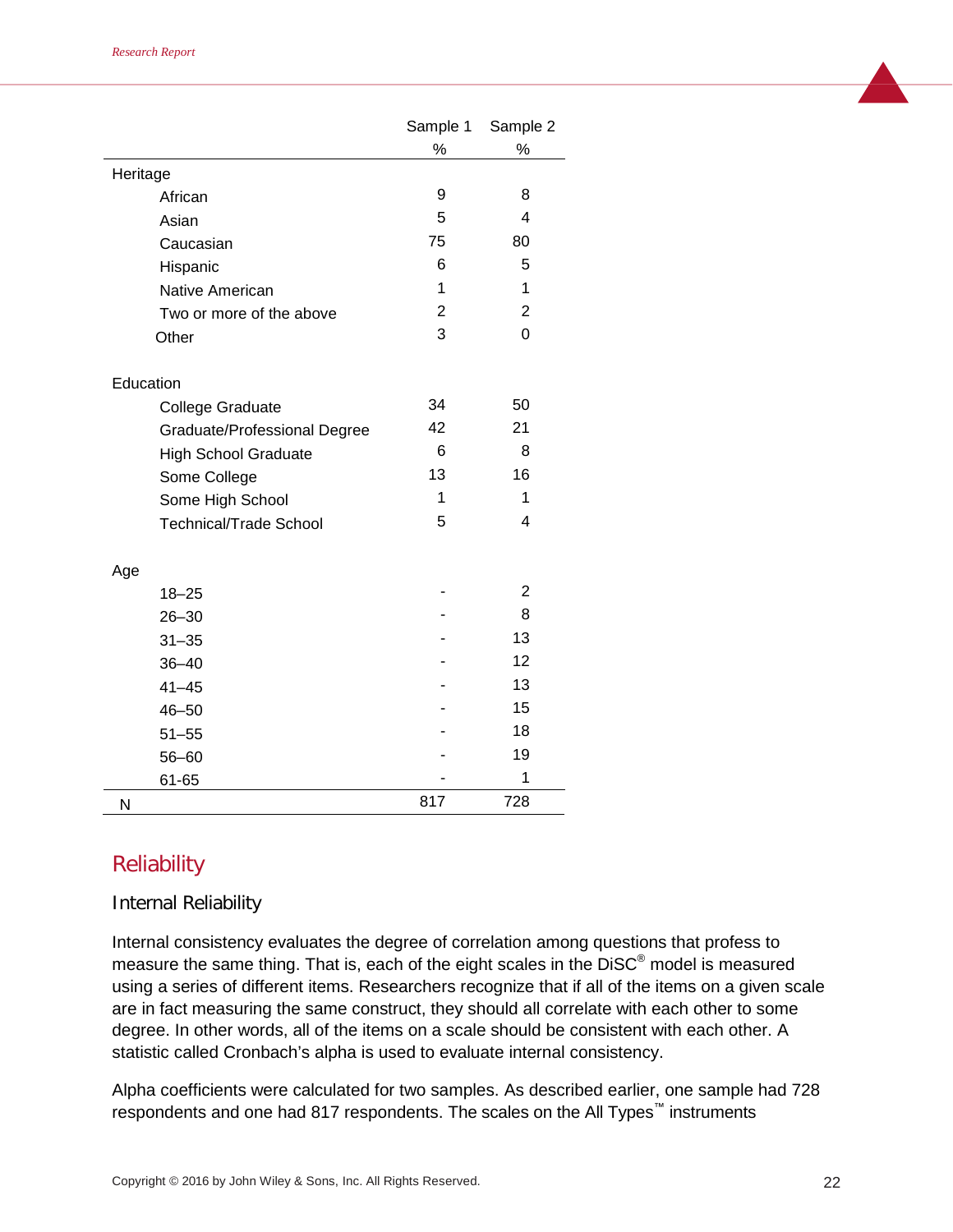demonstrate good-to-excellent internal consistency, as shown by the alpha values listed in Table 14. All reliabilities are well above .70, with a median of .865 (*N* = 728) and .91 (*N* = 817).

| Scale | # Items | Cronbach's Alpha |             |
|-------|---------|------------------|-------------|
|       |         | $N = 817*$       | $N = 728**$ |
| E/I   | 10      | .93              | .94         |
| S/N   | 12      | .88              | .87         |
| T/F   | 11      | .92              | .86         |
| J/P   | 10      | .90              | .85         |

\*Sample 1; \*\*Sample 2

#### Test-Retest Reliability

Stability refers to the assessment's ability to yield the same measurements over a period of time. This is generally tested by having the same people complete the assessment twice, with a suitable time interval between the two measurements (the so-called test-retest.) The results are then compared to determine how strongly they relate to each other (or correlate). If the traits being measured are considered to be stable, a reliable assessment should produce results that are quite similar between two different administrations.

Stability can be quantified in the form of a reliability coefficient, the correlation between group members' initial scores on an instrument and their subsequent scores. Test-retest reliability coefficients generally range between 0 and +1. The closer that a correlation coefficient is to +1, the more stable the instrument is considered to be. Researchers generally use the following guidelines to help them interpret these test-retest reliability coefficients: coefficients above .70 are considered acceptable, and coefficients above .80 are considered very good (Streiner, 2003).

A sample of 728 respondents took the All Types™ assessment twice over a two-week period. Test-retest correlations for the four All Types scales are shown in Table 15.

#### **Table 15. Test-Retest Coefficients for the All Types Scales**

| Scale | # Items | r   |
|-------|---------|-----|
| E/I   | 10      | .93 |
| S/N   | 12      | .88 |
| T/F   | 11      | .88 |
| J/P   | 10      | .87 |

N = 728; Data is from Sample 2.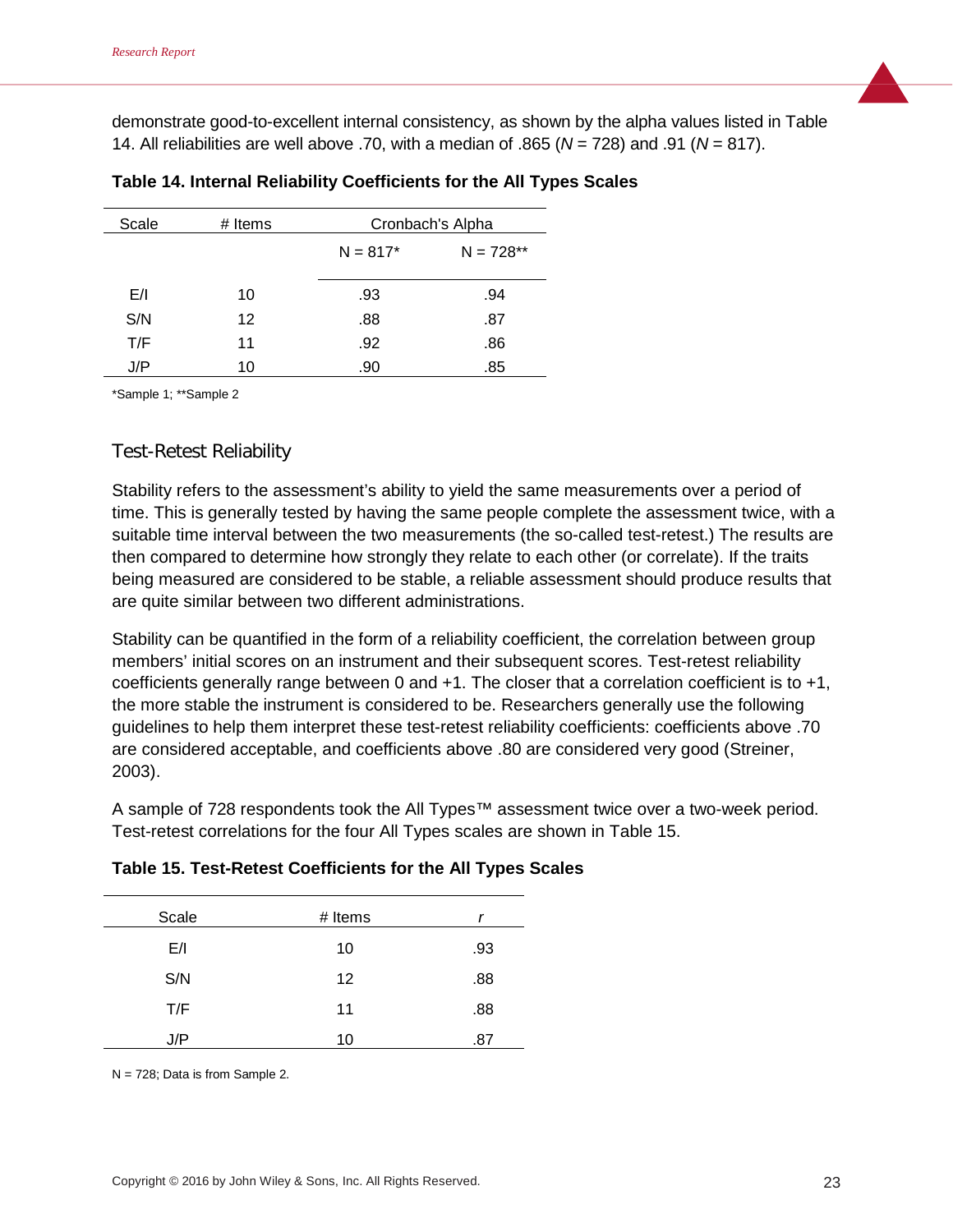These data suggest that the All Types™ scales are stable over repeated administrations. Consequently, test takers and test administrators should, on average, expect no more than small changes when the instrument is taken at different times. As the period between administrations increases, however, the divergent results of these administrations will become more and more noticeable.

# Validity

When researchers assess the validity of an assessment, they are asking, "Does the instrument measure what it proposes to measure?" If, for instance, a scale proposes to measure a tendency toward abstract thinking, researchers would evaluate this claim, often using a variety of different methods.

#### Respondent Judgments of Fit

One very simple method for assessing the quality of the All Types assessment is to ask respondents how well they feel that the results of the assessment fit them.

Participants in a series of *Five Behaviors of a Cohesive Team*™ workshops took the All Types assessments and were debriefed of their results in the workshop. After the workshop, an anonymous online survey asked the participants two question about their results.

The first question asked was, "Rate the overall fit of your individual Types feedback in the profile?" Responses are shown in Table 16. Excellent to good fit was reported by 94% of participants.

#### **Table 16. Participant Ratings of Fit**

| <b>Excellent Fit</b> | 43% |
|----------------------|-----|
| Good Fit             | 51% |
| OK Fit               | 7%  |
| Poor Fit             | 0%  |
| Very Poor Fit        | 0%  |
|                      |     |

*N*=184

The second question asked was, "How does the fit of the All Types assessment compare to the fit of other Jungian-based Types assessments you've taken in the past?" Responses are shown in Table 17. Fifty-three percent of participants reported similar fit, while 45% of participants reported a better fit.

#### **Table 17. Comparison to Other Jungian Assessments**

| Much Better    | 12% |
|----------------|-----|
| <b>Better</b>  | 33% |
| About the Same | 53% |
| Worse          | 2%  |
| Much Worse     | 0%  |
| N=123          |     |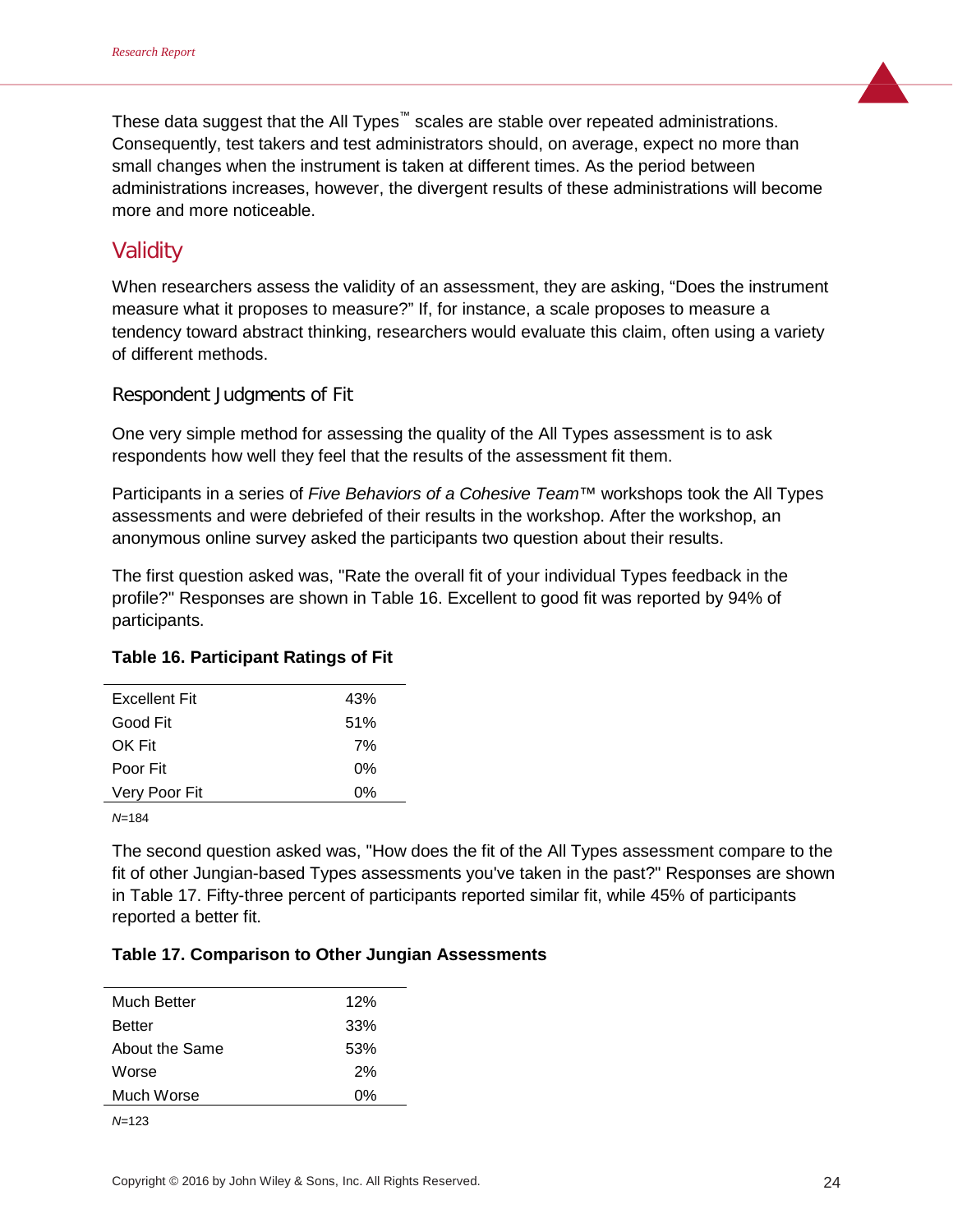## Correlations with Outside Assessments

Researchers also evaluate the validity of an assessment by correlated results with other assessments that measure similar constructs. This is often referred to as a form of construct validity.

#### The  $MRTI^{\circledR}$

*The Myers-Briggs Type Indicator*® (MBTI, Myers et al., 1998) is the most well-known measure of Jungian type. Form M of the assessment uses 93 self-assessed items to measure the four dichotomies. The instrument produces a four-letter type code and an indicator of preference clarity for each preference.

Participants in Sample 2 were asked to take the MBTI<sup>®</sup> Form M. Preference clarity indexes (pci) were transformed into continuous variables. For example, a participant with an extraverted preference and a pci of 20 was assigned an E/I score of -20. A participant with an introverted preference and a pci of 15 was assigned an E/I score of 15. The MBTI manual does caution that the use of pci data will produce less variance than the use of theta generated scores. This decreased variance, in turn, may create range restriction. Because the present research, however, is focused on the information received by classroom participants, the standardized pci data was used. Note that the All Types™ data used in these analyses were also standardized plotting scores, where extreme scores beyond a certain cut-off were limited. As such, the same issues of range restrictions may reduce the magnitude of correlations.

Table 18 shows the correlations between the All Types assessment and the MBTI Form M. Results demonstrate high correlations between all scales proposing to measure similar constructs.

|             |        | All Types |        |       |
|-------------|--------|-----------|--------|-------|
|             | E/I    | S/N       | T/F    | J/P   |
| <b>MBTI</b> |        |           |        |       |
| E/I         | .89    | $-23$     | $-.20$ | $-15$ |
| S/N         | $-18$  | .83       | .31    | .48   |
| T/F         | $-.09$ | .32       | .82    | .26   |
| J/P         | $-.21$ | .49       | .28    | .80   |

#### **Table 18. Correlations Among All Types and MBTI Data**

 $N = 678$ ; Data is from Sample 2. The MBTI pci were used for this analysis.

#### The NEO™-PI

*The NEO™ Personality Inventory* (NEO-PI-3; McCrae & Costa, 2010) is a 240-item, self-report assessment of the five factor model of personality. It measures five domain scales (i.e., Neuroticism, Extraversion, Openness to Experience, Agreeableness, and Conscientiousness) and 30 facet scales, with six facets per domain.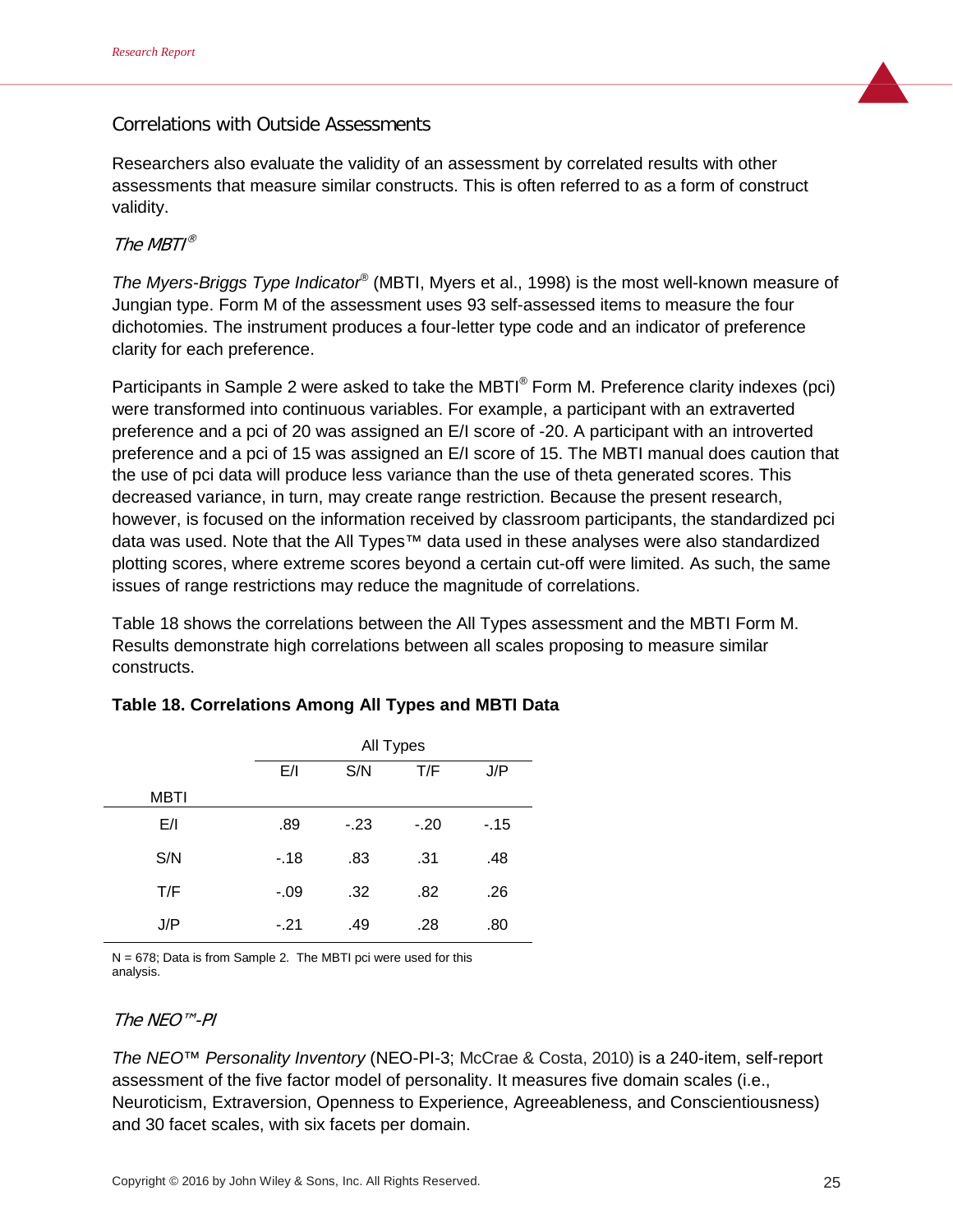Tables 19 through 22 show the correlations between the All Types™ assessment and the NEO™ scales. For comparison, the correlations in this sample between the NEO and MBTI<sup>®</sup> scales are also shown.

|                               | Extraversion/Introversion |         |
|-------------------------------|---------------------------|---------|
| <b>NEO Scale</b>              | All Types*                | MBTI**  |
| <b>Neuroticism</b>            | .34                       | .33     |
| Anxiety                       | .27                       | .24     |
| <b>Angry Hostility</b>        | .09                       | .14     |
| Depression                    | .34                       | .33     |
| Self-Consciousness            | .50                       | .47     |
| Impulsiveness                 | .07                       | .07     |
| Vulnerability                 | .22                       | .24     |
| <b>Extraversion</b>           | $-71$                     | $-73$   |
| Warmth                        | $-58$                     | $-64$   |
| Gregariousness                | $-76$                     | $-76$   |
| Assertiveness                 | $-61$                     | $-56$   |
| Activity                      | $-56$                     | $-51$   |
| <b>Excitement Seeking</b>     | $-0.39$                   | $-.40$  |
| <b>Positive Emotions</b>      | $-46$                     | $-0.50$ |
| <b>Openness to Experience</b> | $-0.06$                   | $-.09$  |
| Fantasy                       | $-.01$                    | $-.05$  |
| Aesthetics                    | $-.08$                    | $-0.9$  |
| Feelings                      | $-13$                     | $-17$   |
| Actions                       | $-36$                     | $-35$   |
| Ideas                         | $-13$                     | $-15$   |
| Values                        | $-0.02$                   | $-05$   |
| <b>Agreeableness</b>          | .14                       | .05     |
| Trust                         | $-23$                     | $-.28$  |
| Straightforwardness           | .17                       | .12     |
| Altruism                      | $-.20$                    | $-.28$  |
| Compliance                    | .09                       | .01     |
| Modesty                       | .28                       | .24     |
| <b>Tender-Mindedness</b>      | $-.03$                    | $-0.06$ |
| <b>Conscientiousness</b>      | $-07$                     | $-0.06$ |
| Competence                    | $-24$                     | $-24$   |
| Order                         | $-0.08$                   | $-0.05$ |
| <b>Dutifulness</b>            | $-.07$                    | $-.10$  |
| <b>Achievement Striving</b>   | $-.30$                    | $-29$   |
| Self-Discipline               | $-20$                     | $-.19$  |
| Deliberation                  | .08                       | .08     |

#### **Table 19. Correlations Between NEO-PI-3 and Extraversion/Introversion**

Note: The five strongest correlations for the E/I scales are bolded for both the All Types and MBTI assessments. The MBTI E/I pci was used for this analysis.

 $* N = 457$ ; \*\* N=453; Data is from Sample 2.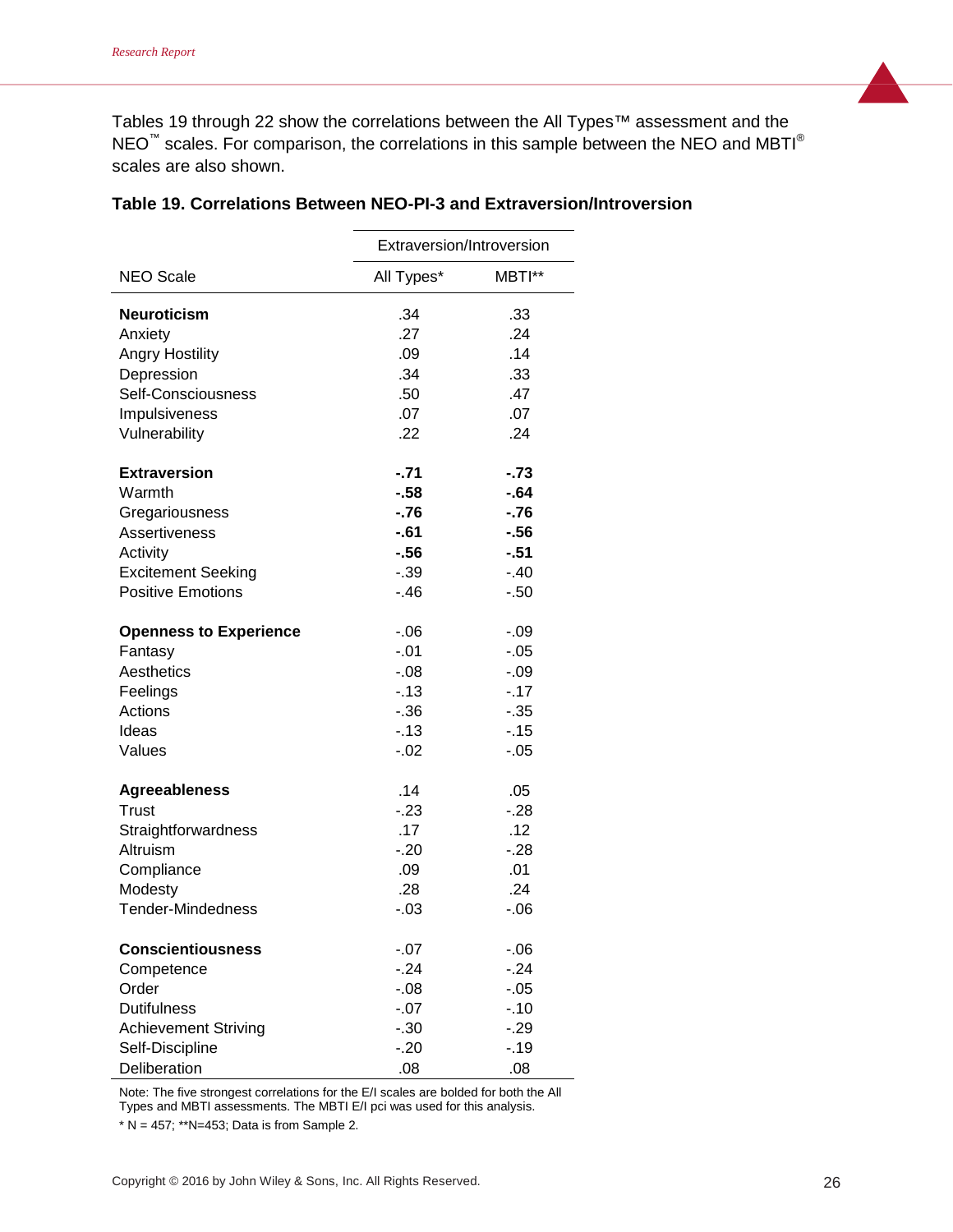## **Table 20. Correlations Between NEO-PI-3 and Sensing/Intuition**

|                               | S/N        |         |
|-------------------------------|------------|---------|
| <b>NEO Scale</b>              | All Types* | MBTI**  |
| <b>Neuroticism</b>            | .14        | .13     |
| Anxiety                       | .11        | .09     |
| <b>Angry Hostility</b>        | .04        | .06     |
| Depression                    | .15        | .14     |
| Self-Consciousness            | .10        | .08     |
| Impulsiveness                 | .21        | .20     |
| Vulnerability                 | .17        | .17     |
| <b>Extraversion</b>           | .08        | .05     |
| Warmth                        | .07        | .07     |
| Gregariousness                | .11        | .08     |
| Assertiveness                 | .09        | .04     |
| Activity                      | .03        | $-0.02$ |
| <b>Excitement Seeking</b>     | .17        | .13     |
| <b>Positive Emotions</b>      | .09        | .07     |
| <b>Openness to Experience</b> | .67        | .69     |
| Fantasy                       | .61        | .60     |
| Aesthetics                    | .50        | .53     |
| Feelings                      | .37        | .40     |
| Actions                       | .47        | .45     |
| Ideas                         | .58        | .55     |
| Values                        | .25        | .34     |
| <b>Agreeableness</b>          | .03        | .09     |
| <b>Trust</b>                  | $-.04$     | .00     |
| Straightforwardness           | $-12$      | $-.07$  |
| Altruism                      | .04        | .06     |
| Compliance                    | $-0.06$    | $-0.06$ |
| Modesty                       | $-.10$     | $-06$   |
| <b>Tender-Mindedness</b>      | .25        | .30     |
| <b>Conscientiousness</b>      | $-.30$     | - 31    |
| Competence                    | $-20$      | $-.19$  |
| Order                         | $-0.35$    | $-37$   |
| <b>Dutifulness</b>            | $-26$      | $-.22$  |
| <b>Achievement Striving</b>   | $-12$      | $-.14$  |
| Self-Discipline               | $-.26$     | $-.27$  |
| Deliberation                  | $-.30$     | $-27$   |

Note: The five strongest correlations for the S/N scales are bolded for both the All Types and MBTI assessments. The MBTI S/N pci was used for this analysis.

\*  $N = 457$ ; \*\* $N=453$ ; Data is from Sample 2.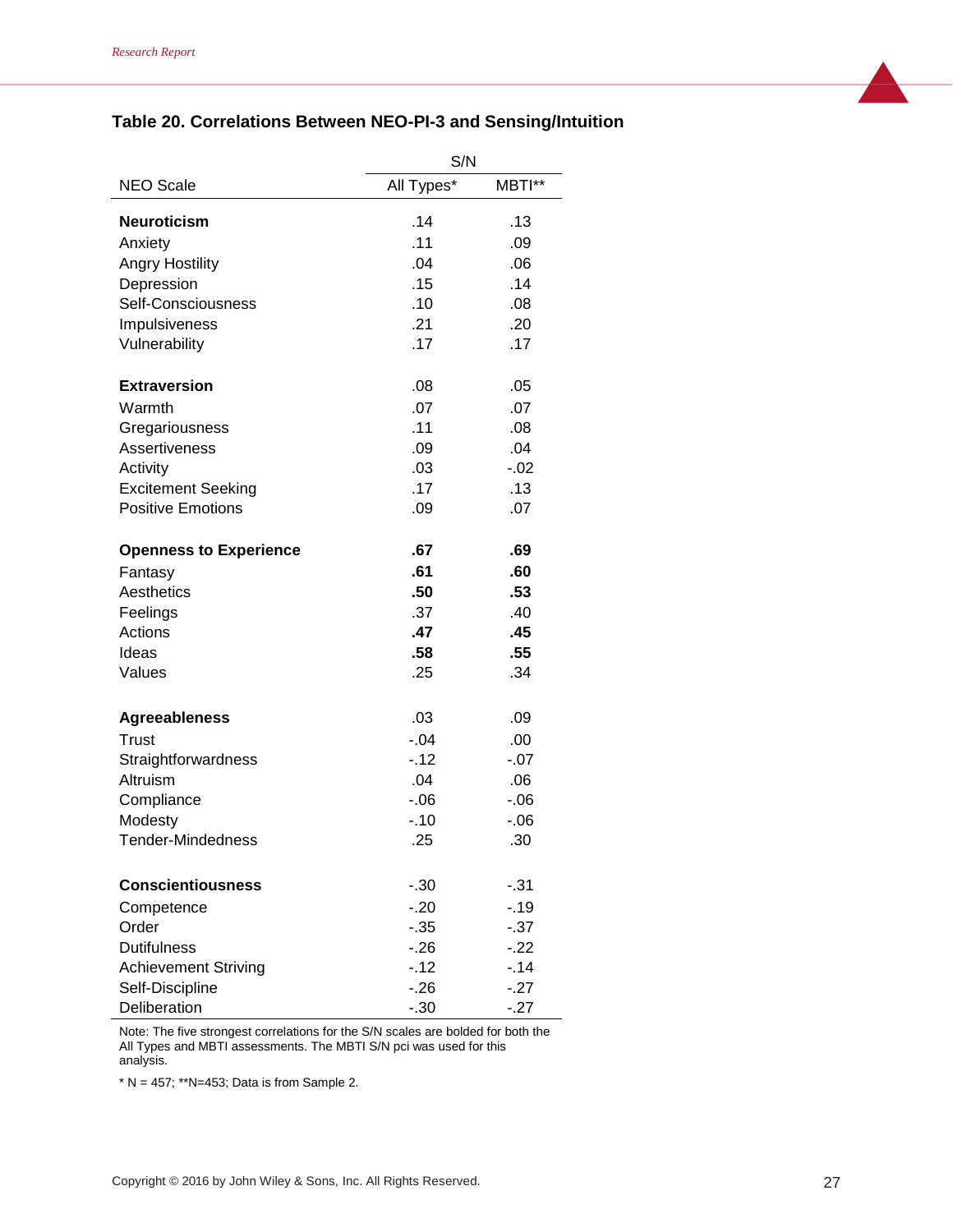## **Table 21. Correlations Between NEO-PI-3 and Thinking/Feeling**

|                               | T/F        |        |
|-------------------------------|------------|--------|
| <b>NEO Scale</b>              | All Types* | MBTI** |
| <b>Neuroticism</b>            | .37        | .38    |
| Anxiety                       | .33        | .34    |
| <b>Angry Hostility</b>        | .02        | .06    |
| Depression                    | .32        | .32    |
| Self-Consciousness            | .25        | .29    |
| Impulsiveness                 | .24        | .25    |
| Vulnerability                 | .28        | .33    |
| <b>Extraversion</b>           | .27        | .21    |
| Warmth                        | .38        | .28    |
| Gregariousness                | .10        | .07    |
| Assertiveness                 | $-.20$     | $-25$  |
| Activity                      | $-16$      | $-19$  |
| <b>Excitement Seeking</b>     | .04        | .01    |
| <b>Positive Emotions</b>      | .20        | .18    |
| <b>Openness to Experience</b> | .25        | .26    |
| Fantasy                       | .29        | .35    |
| Aesthetics                    | .22        | .26    |
| Feelings                      | .48        | .45    |
| Actions                       | .10        | .09    |
| Ideas                         | .07        | .06    |
| Values                        | .20        | .15    |
| <b>Agreeableness</b>          | .50        | .48    |
| Trust                         | .19        | .16    |
| Straightforwardness           | .22        | .20    |
| Altruism                      | .46        | .38    |
| Compliance                    | .24        | .26    |
| Modesty                       | .22        | .20    |
| Tender-Mindedness             | .46        | .45    |
| <b>Conscientiousness</b>      | $-.23$     | $-.28$ |
| Competence                    | $-.22$     | $-24$  |
| Order                         | $-.20$     | $-24$  |
| <b>Dutifulness</b>            | $-12$      | $-18$  |
| <b>Achievement Striving</b>   | $-13$      | $-18$  |
| Self-Discipline               | $-.21$     | $-.28$ |
| Deliberation                  | $-24$      | $-25$  |

Note: The five strongest correlations for the T/F scales are bolded for both the All Types and MBTI assessments. The MBTI T/F pci was used for this analysis.

\*  $N = 457$ ; \*\* $N=453$ ; Data is from Sample 2.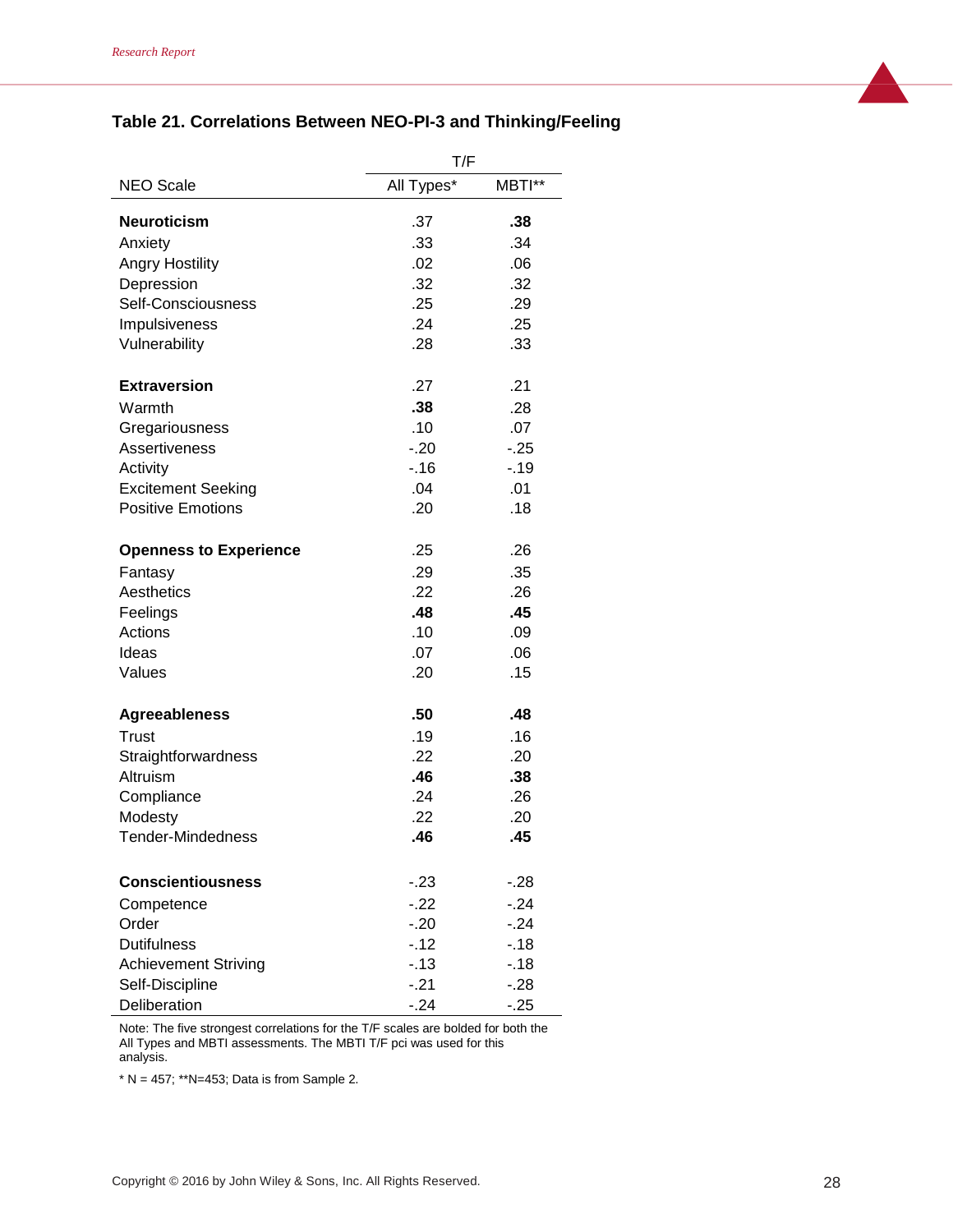| Table 22. Correlations Between NEO-PI-3 and Judging/Perceiving |  |  |  |  |  |
|----------------------------------------------------------------|--|--|--|--|--|
|----------------------------------------------------------------|--|--|--|--|--|

|                               | J/P               |               |
|-------------------------------|-------------------|---------------|
| <b>NEO Scale</b>              | All Types*        | MBTI**        |
|                               |                   |               |
| <b>Neuroticism</b>            | .04               | .05           |
| Anxiety                       | .07               | .07           |
| <b>Angry Hostility</b>        | .08               | .08           |
| Depression                    | .15               | .12           |
| Self-Consciousness            | .08               | .04           |
| Impulsiveness                 | .20               | .17           |
| Vulnerability                 | .19               | .14           |
| <b>Extraversion</b>           | .10               | .16           |
| Warmth                        | .01               | .05           |
| Gregariousness                | .03               | .08           |
| <b>Assertiveness</b>          | $-.01$            | .02           |
| Activity                      | $-0.08$           | $-03$         |
| <b>Excitement Seeking</b>     | .24               | .29           |
| <b>Positive Emotions</b>      | .03               | .06           |
|                               |                   |               |
| <b>Openness to Experience</b> | .35               | .34           |
| Fantasy                       | .38               | .37           |
| Aesthetics                    | .21               | .21           |
| Feelings                      | .14               | .19           |
| Actions                       | .30               | .33           |
| Ideas                         | .24               | .24           |
| Values                        | .19               | .18           |
|                               |                   |               |
| <b>Agreeableness</b>          | $-.02$            | .00           |
| Trust                         | $-0.3$            | $-.01$        |
| Straightforwardness           | $-0.09$           | $-.07$        |
| Altruism                      | $-0.05$<br>$-.09$ | .01<br>$-.07$ |
| Compliance                    | $-.10$            | $-11$         |
| Modesty                       |                   |               |
| Tender-Mindedness             | .16               | .19           |
| <b>Conscientiousness</b>      | $-54$             | -.45          |
| Competence                    | $-34$             | $-28$         |
| Order                         | $-58$             | $-.46$        |
| <b>Dutifulness</b>            | $-41$             | $-32$         |
| <b>Achievement Striving</b>   | $-.26$            | $-19$         |
| Self-Discipline               | $-.40$            | $-.33$        |
| Deliberation                  | $-54$             | $-50$         |

Note: The five strongest correlations for the J/P scales are bolded for both the All Types and MBTI assessments. The MBTI J/P pci was used for this analysis.

\*  $N = 457$ ; \*\* $N = 453$ ; Data is from Sample 2.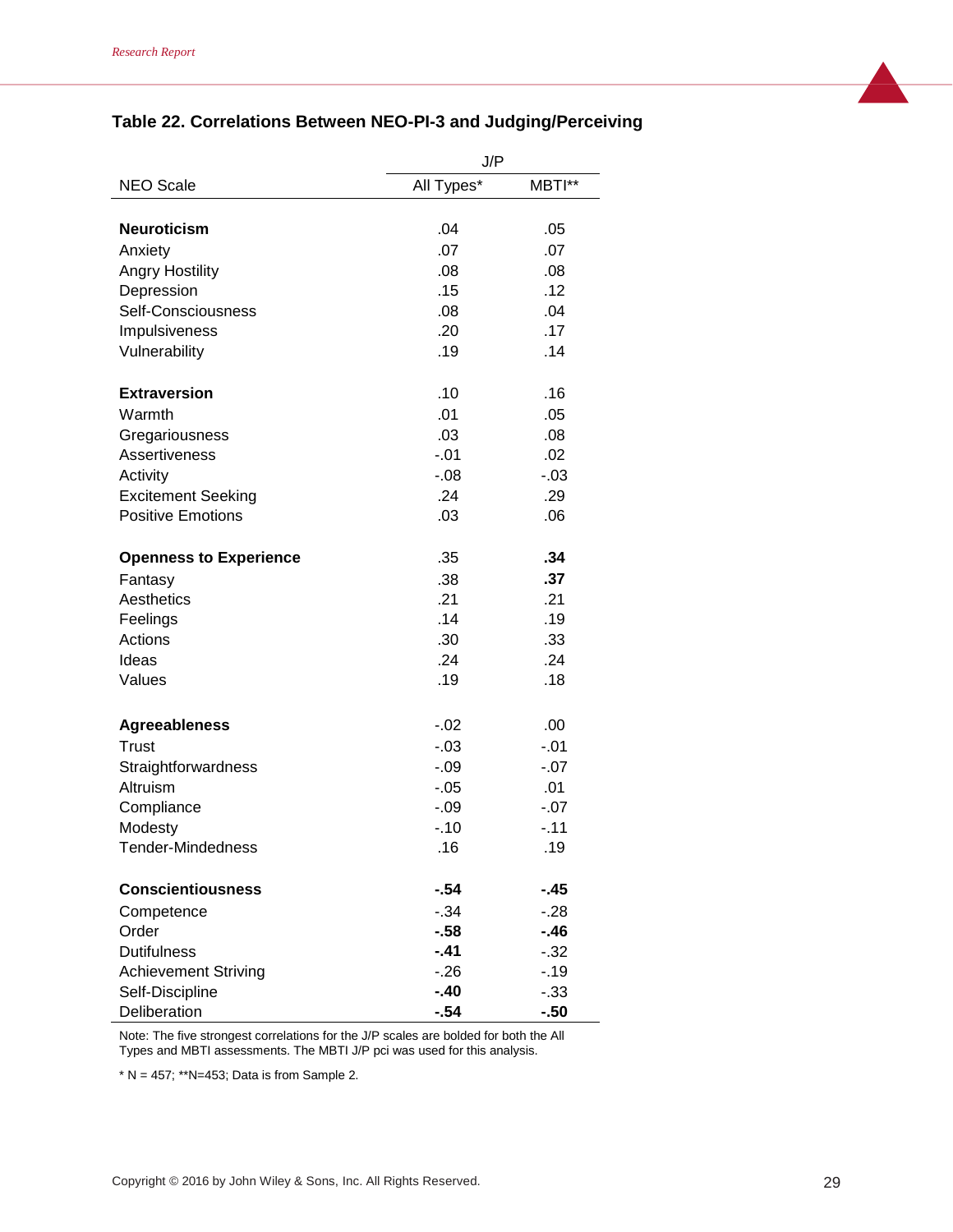For a more simplified look at the results, the five highest correlations for each All Types™ continua are summarized in Table 23.

|                              | E/I                        | S/N                                | T/F                              | J/P                            |
|------------------------------|----------------------------|------------------------------------|----------------------------------|--------------------------------|
| 1st<br>Strongest             | Gregariousness<br>$(-.76)$ | Openness to<br>Experience<br>(.67) | Agreeableness<br>(.50)           | Order<br>$(-.58)$              |
| 2 <sub>nd</sub><br>Strongest | Extraversion<br>$(-.71)$   | Openness to<br>Fantasy<br>(.61)    | Openness to<br>Feelings<br>(.48) | Conscientiousness<br>$(-.54)$  |
| 3rd<br>Strongest             | Assertiveness<br>$(-.61)$  | Openness to<br>Ideas<br>(.58)      | Tender-<br>mindedness<br>(.46)   | Deliberation<br>$(-.54)$       |
| 4th<br>Strongest             | Warmth<br>$(-.58)$         | Openness to<br>Aesthetics<br>(.50) | Altruism<br>(.46)                | <b>Dutifulness</b><br>$(-.41)$ |
| 5th<br>Strongest             | Activity<br>$(-.56)$       | Openness to<br>Actions<br>(.47)    | Warmth<br>(.38)                  | Self-discipline<br>$(-.40)$    |

| Table 23. Five Strongest Correlations for Each All Types Continua |  |  |  |  |  |
|-------------------------------------------------------------------|--|--|--|--|--|
|-------------------------------------------------------------------|--|--|--|--|--|

Note: Correlations are shown in parentheses. Data is from Sample 2.

Looking at Table 23, the pattern of correlations is consistent with types theory. The E/I scale demonstrated strong correlations with all of the Extraversion facets. It is not surprising that the highest correlation was with the Gregariousness scale, given that many of the E/I items are designed to measure social attitudes and behavior.

The highest correlations for the S/N scale were all with Openness to Experience scales. Among the facet scales, the strongest correlations were with the Openness to Fantasy and Openness to Ideas scales. This may reflect the nature of the S/N items, many of which focus on imagination or conceptual thinking.

The T/F continua demonstrated its strongest correlations with scales from three different factors: Agreeableness, Openness to Experience, and Extraversion. Overall, the strongest correlations were with scales from the Agreeableness factor. Correlations with Openness to Feelings and Warmth, however, were not conceptually unexpected.

Finally, the J/P demonstrated its strongest correlations with scales from the Conscientiousness factor. The strong correlation with the Order scale most likely reflects the strong emphasis on structure among the J/P items. The other correlations suggests that J/P scale also assesses, to some degree, qualities like measured decision making and tendency to follow through on commitments.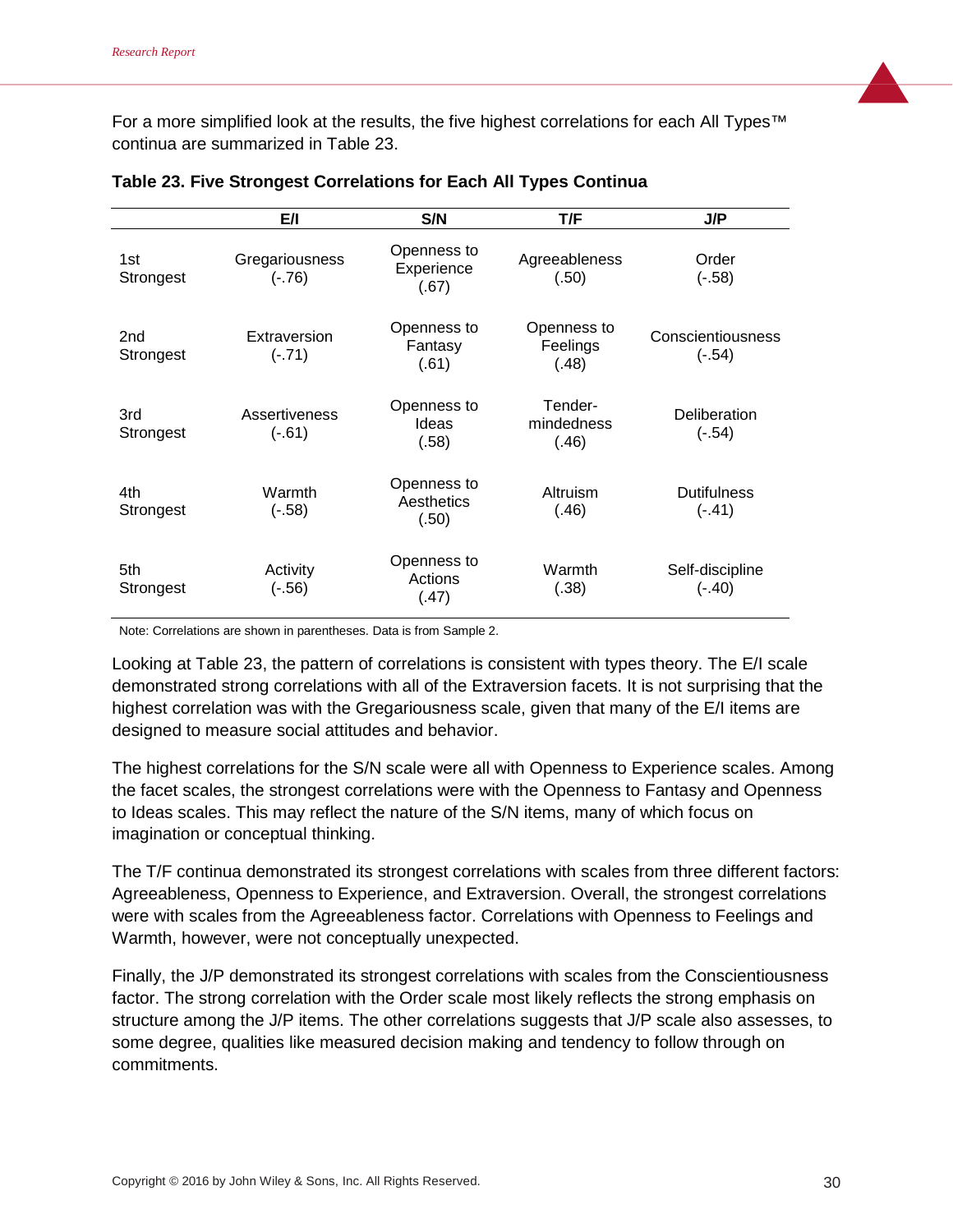## Everything DiSC®

The *Everything DiSC*® tool (Scullard & Baum, 2015) is an adaptive testing assessment that measures two dimensions of personality: questioning vs. accepting and faster-paced vs slowerpaced. The assessment uses eight scales to measure the interaction between these two dimensions, known as a circumplex. The correlation between the four All Types™ scales and the eight Everything DiSC scales is shown in Table 24.

|                               | All Types Scales |        |         |        |
|-------------------------------|------------------|--------|---------|--------|
| <b>Everything DiSC Scales</b> | E/I              | S/N    | T/F     | J/P    |
| Di                            | $-0.60$          | .28    | $-13$   | .19    |
| i                             | -.85             | .15    | .17     | .14    |
| iS                            | $-0.38$          | .08    | .55     | .11    |
| $\mathbb S$                   | .16              | .04    | .48     | .08    |
| <b>SC</b>                     | .73              | $-19$  | .07     | $-.07$ |
| C                             | .73              | $-.30$ | $-32$   | $-28$  |
| CD                            | .25              | $-14$  | $-.40$  | $-.04$ |
| D                             | $-.33$           | .04    | $-0.36$ | .08    |

| Table 24. Correlation Among All Types and Everything DiSC Scales |  |  |  |  |  |
|------------------------------------------------------------------|--|--|--|--|--|
|------------------------------------------------------------------|--|--|--|--|--|

 $N = 470$ ; Data is from Sample 2.

As expected, only two of the All Types scales showed strong relationships with the *Everything DiSC* scales. The E/I scale showed particularly strong correlations with the Di, i, SC, and C scales of *Everything DiSC*. This is not surprising given that all four of these *Everything DiSC* scales measure elements of social behavior and overall activity level.

The T/F scale showed meaningful correlations with the iS, S, C, CD, and D scales of *Everything DiSC,* all in the expected direction. Because the iS and S scales measure aspects of warmth and supportiveness, they were expected to be associated with the F preference. On the other hand, the C, CD, and D scales all measure elements of skepticism and a prioritization of logic and task completion. As such, they were expected to be associated with the T preference.

## Scale Intercorrelations

Correlations were calculated to examine the relationship among the four All Types scales, as shown in Table 25. For comparison, the intercorrelations among the MBTI<sup>®</sup> scales are shown in Table 26.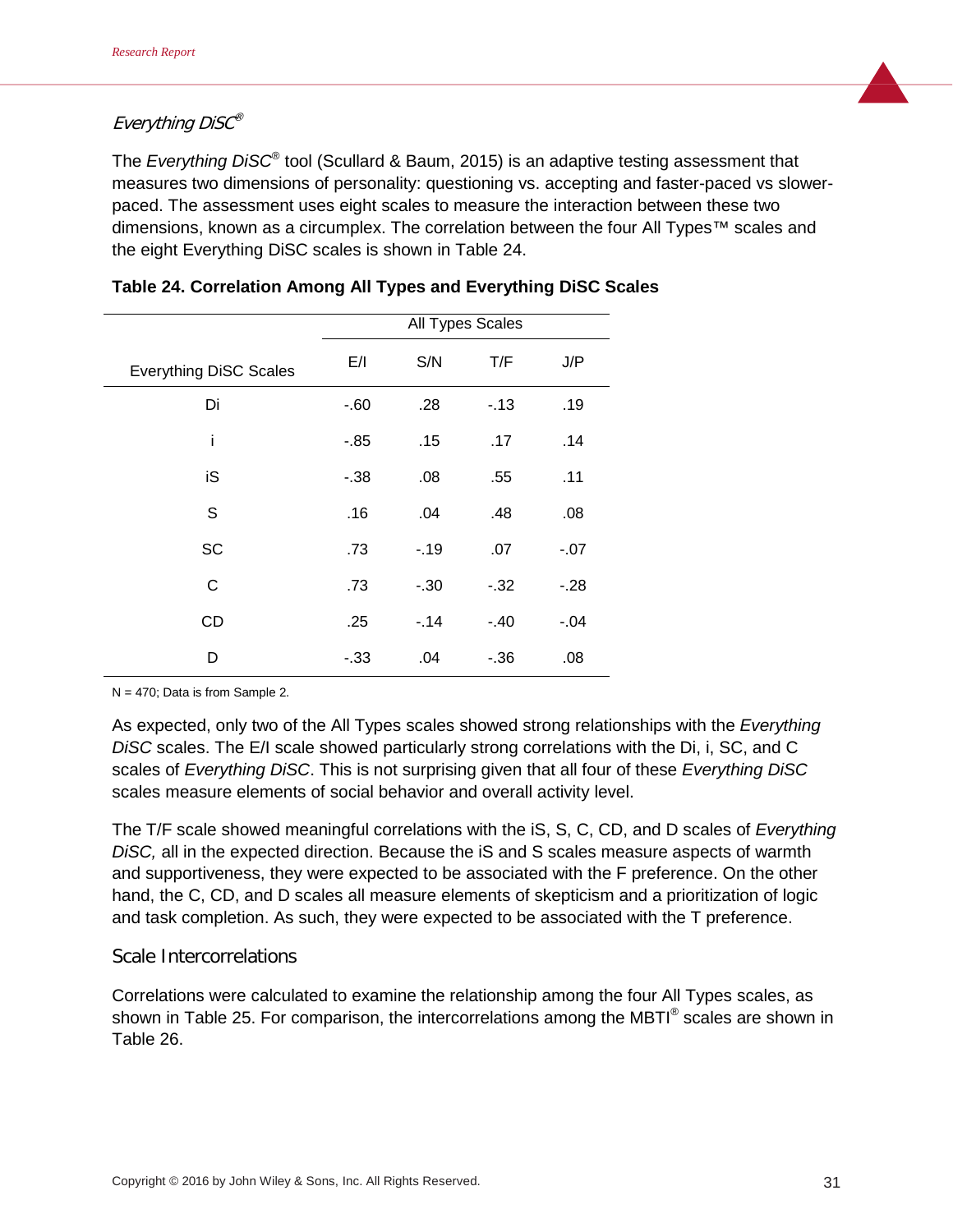|     | I/E | S/N | T/F | J/P |
|-----|-----|-----|-----|-----|
| I/E |     | .24 | .14 | .14 |
| S/N | .24 |     | .29 | .46 |
| T/F | .14 | .29 |     | .24 |
| J/P | .14 | .46 | .24 | -   |

**Table 25. Intercorrelations Among All Types Scales**

N = 728; Data from Sample 2.

**Table 26. Intercorrelations Among MBTI pci**

|     | I/E | S/N | T/F | J/P |  |
|-----|-----|-----|-----|-----|--|
| I/E |     | .21 | .16 | .25 |  |
| S/N | .21 | ۰   | .38 | .55 |  |
| T/F | .16 | .38 |     | .35 |  |
| J/P | .25 | .55 | .35 |     |  |

N = 678; Data from Sample 2.

The intercorrelations show a large degree of independence among the scales. One notable exception is the relationship between the S/N and J/P scales. This trend was shown on both the All Types<sup>™</sup> scales and the MBTI<sup>®</sup> pci. Item analyses suggest that this overlap may be explained, in part, by a shared tendency among the N and P preferences to remain open-minded and an enjoyment of exploration. On the other hand, the J and S tendencies appear to share a preference for known/proven approaches.

# Summary of the All Types™ Assessment Evaluation

- Estimates of both internal and test-retest reliability fall in the excellent range. The median Cronbach's alphas were .91 and .865 for Samples 1 and 2, respectively. The median test-retest reliability was .88.
- Ninety-four percent of participants within *Five Behaviors of a Cohesive Team™* sessions indicated that the results were a good to excellent fit. No participants indicated that their results were a poor to very poor fit. Further, 53% of respondents felt that the fit was as good as results from previous Jungian assessments, while 45% thought the fit was superior.
- Analyses indicated strong correlations among the All Types scales and the MBTI pci. Correlations for scales measuring the same construct ranged from .80 to .89, with a median of .825.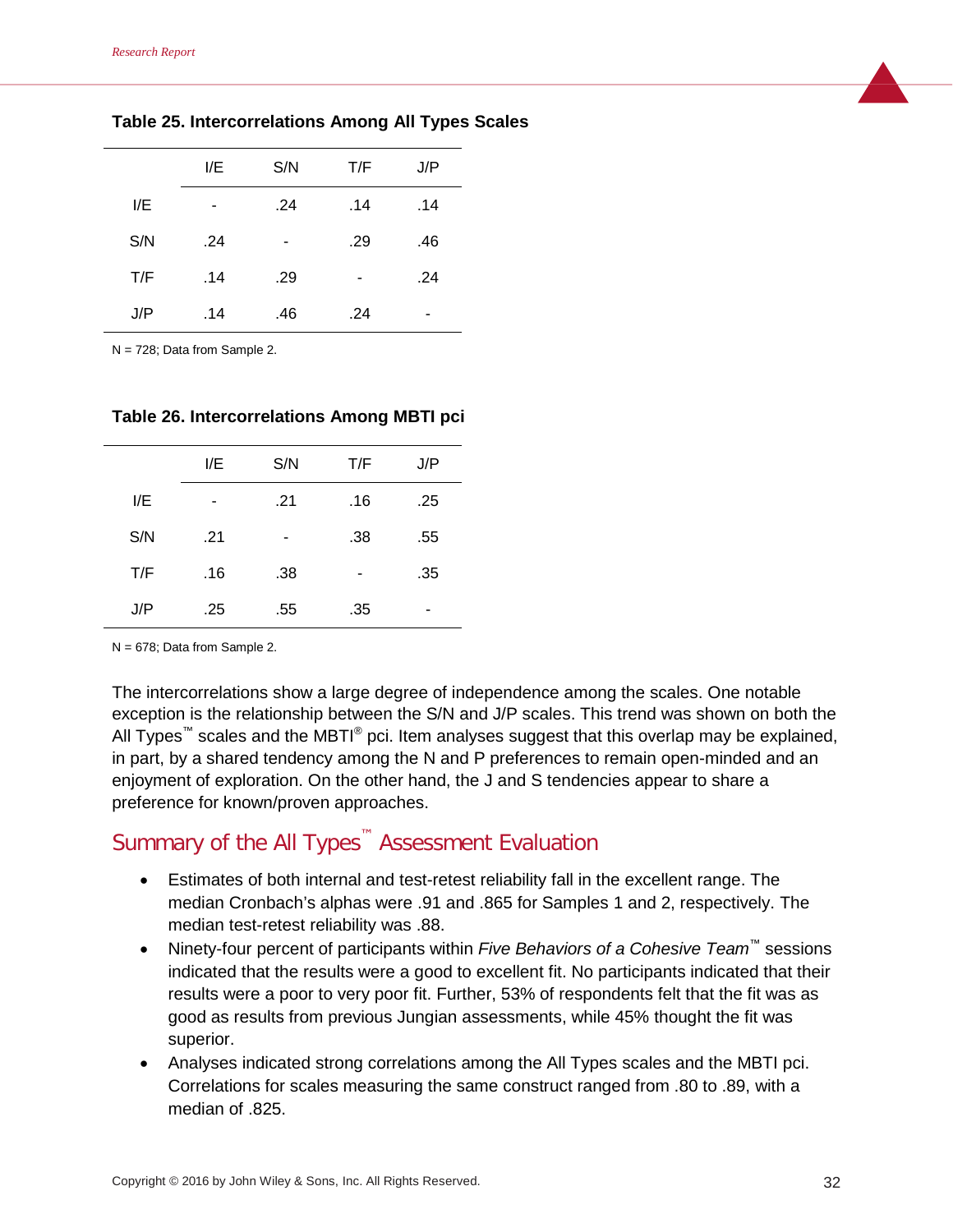• Correlations with the NEO™-PI-3 and the *Everything DiSC*® assessment were consistent with expectations and type theory.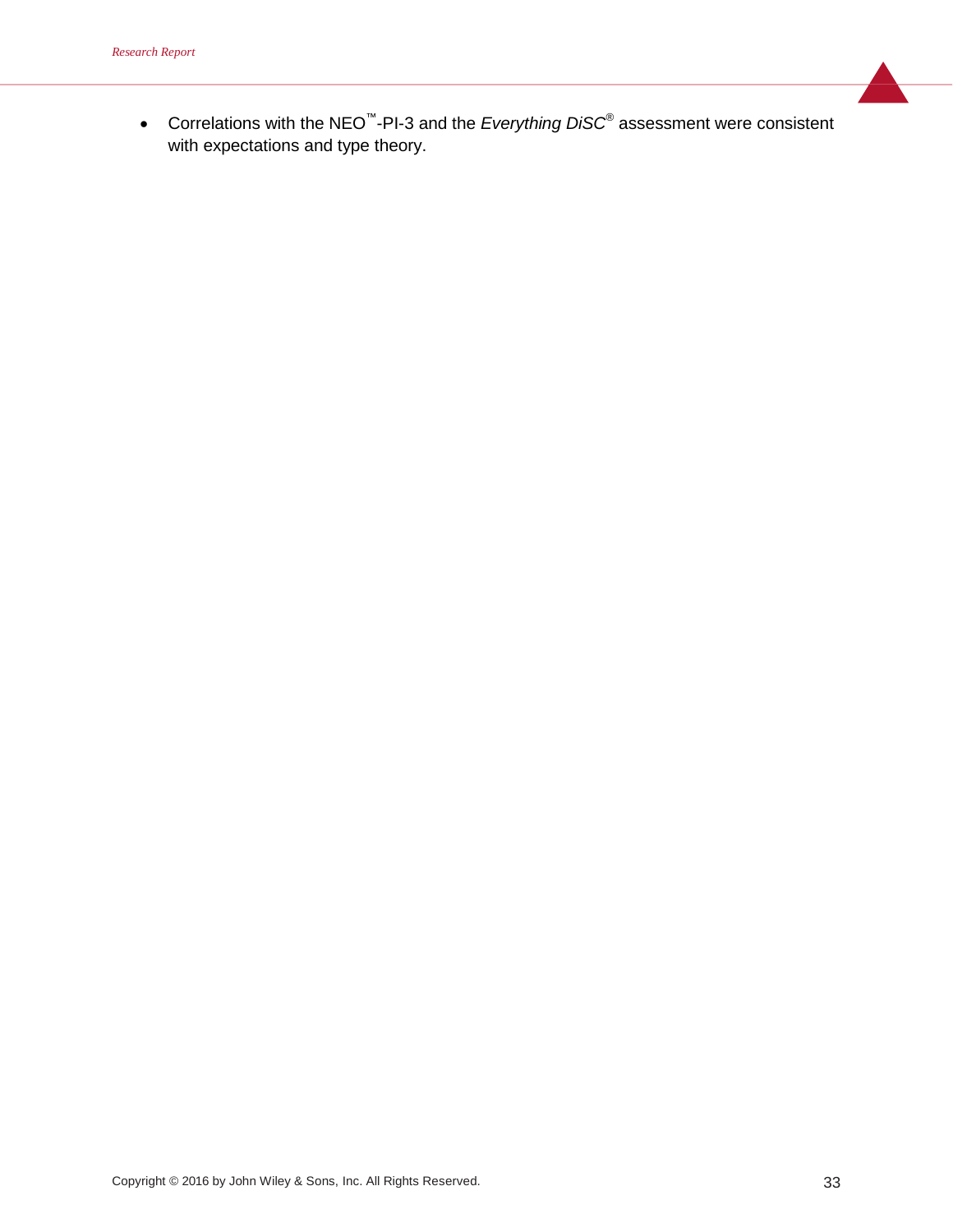# Appendix A: Team Culture Items for the Beta Sample

## **Table A1. Team Culture Items, Beta Sample (***N* **=1483)**

|                                                                    | <b>Percent of Team</b> |
|--------------------------------------------------------------------|------------------------|
| Trust: There would be more trust on our team if people             |                        |
| Understood each other's personality styles                         | 61.3%                  |
| Admitted their mistakes                                            | 47.3%                  |
| Were more forthright with information                              | 46.2%                  |
| Shared professional failures and successes                         | 45.7%                  |
| Would give credit where credit is due                              | 36.1%                  |
| Apologized                                                         | 35.1%                  |
| Let go of grudges                                                  | 34.1%                  |
| Got to know each other on a personal level                         | 31.2%                  |
| Spent more time together                                           | 30.9%                  |
| Reduced the amount of gossiping                                    | 28.9%                  |
| None of the above                                                  | 11.1%                  |
| Commitment: I sometimes don't buy into the teams decisions because |                        |
| don't have all of the information                                  | 43.6%                  |

| 36.1%<br>We are not clear about the priorities<br>I don't trust my team to follow through<br>11.9%<br>9.7%<br>There is not enough time during meetings<br>3.6%<br>Decisions are counter to my personal goals<br>None of the above<br>38.6% | I don't have all of the information | 43.6% |  |
|--------------------------------------------------------------------------------------------------------------------------------------------------------------------------------------------------------------------------------------------|-------------------------------------|-------|--|
|                                                                                                                                                                                                                                            |                                     |       |  |
|                                                                                                                                                                                                                                            |                                     |       |  |
|                                                                                                                                                                                                                                            |                                     |       |  |
|                                                                                                                                                                                                                                            |                                     |       |  |
|                                                                                                                                                                                                                                            |                                     |       |  |

#### **Accountability: Our ability to hold one another accountable could improve if we challenged one another to...**

| Give each other feedback                           | 52.1% |
|----------------------------------------------------|-------|
| Have clearer priorities and goals                  | 51.0% |
| Review progress against goals during team meetings | 40.2% |
| Have more efficient and productive meetings        | 38.8% |
| Call each other on unproductive behaviors          | 36.3% |
| Be more direct                                     | 34.5% |
| Address missed deadlines immediately               | 30.8% |
| Publicly share goals                               | 30.4% |
| Follow through on personal commitments             | 28.0% |
| Spend more time together                           | 20.7% |
| None of the above                                  | 10.0% |
|                                                    |       |

Copyright © 2016 by John Wiley & Sons, Inc. All Rights Reserved. 34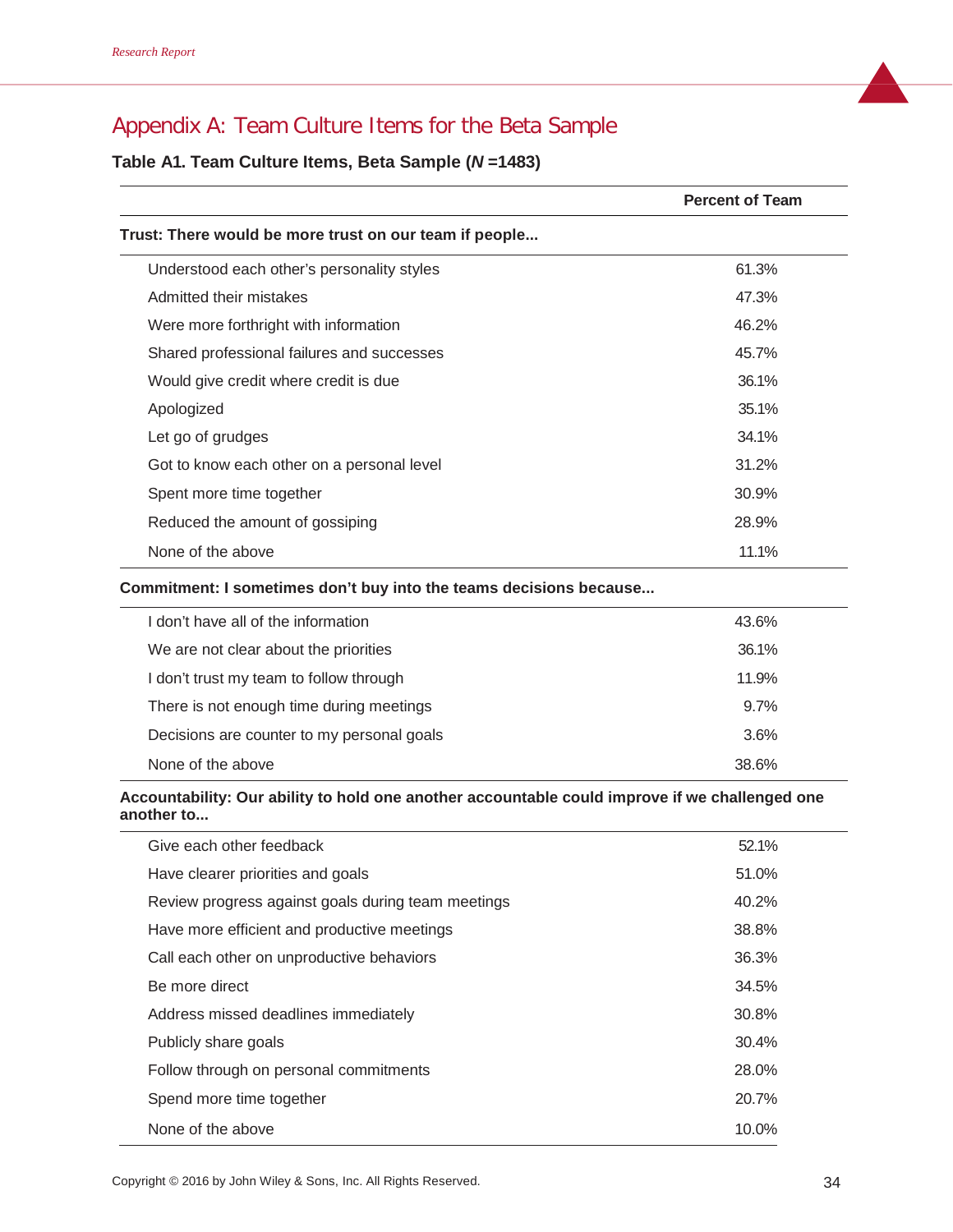**Percent of Team**

## **Results: Some distractions that keep us from focusing on results are...**

| Insufficient /ineffective processes and structure | 44.2% |
|---------------------------------------------------|-------|
| Vague or shifting goals                           | 38.6% |
| Lack of drive and urgency                         | 25.2% |
| Lack of shared rewards                            | 21.8% |
| More emphasis on personal goals than team goals   | 17.4% |
| Emphasis on career status or progression          | 8.5%  |
| None of the above                                 | 27.8% |

## **Table A2. Acceptance of Conflict Behaviors, Beta Sample (N =1483)**

|                                                       | <b>Percent of Team</b> |
|-------------------------------------------------------|------------------------|
| Raising your voice when you get passionate            |                        |
| Unacceptable                                          | 26.4%                  |
| Tolerable                                             | 57.5%                  |
| <b>Perfectly Acceptable</b>                           | 16.1%                  |
| Going beyond the meeting end time to resolve an issue |                        |
| Unacceptable                                          | 3.6%                   |
| Tolerable                                             | 37.4%                  |
| Perfectly Acceptable                                  | 58.9%                  |
| Using strong language when you're upset               |                        |
| Unacceptable                                          | 65.3%                  |
| Tolerable                                             | 29.3%                  |
| Perfectly Acceptable                                  | 5.5%                   |
| Avoiding someone when you're angry                    |                        |
| Unacceptable                                          | 38.5%                  |
| Tolerable                                             | 46.4%                  |
| <b>Perfectly Acceptable</b>                           | 15.1%                  |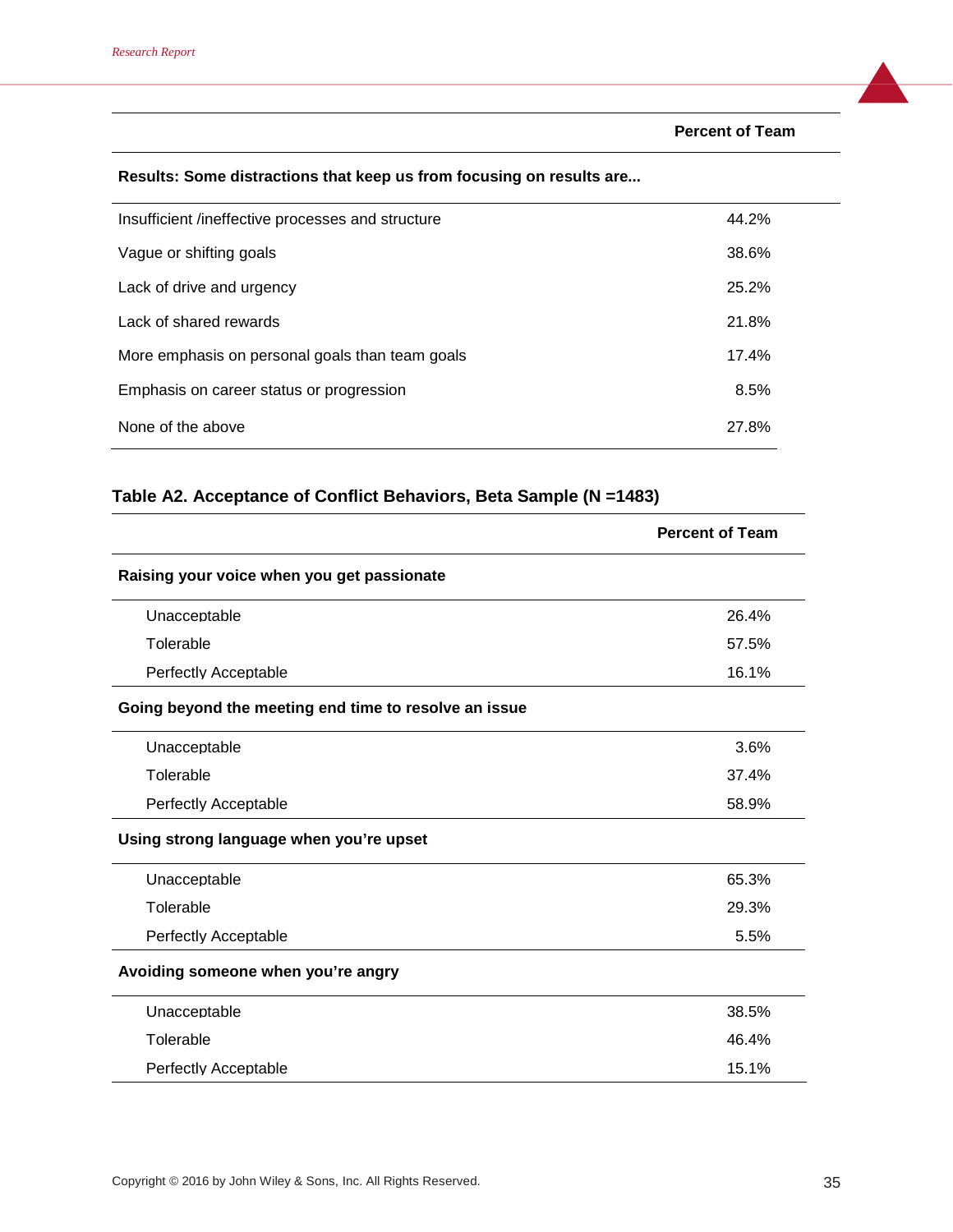|                                                                           | <b>Percent of Team</b> |  |  |
|---------------------------------------------------------------------------|------------------------|--|--|
| Excluding other team members from difficult conversations                 |                        |  |  |
| Unacceptable                                                              | 66.2%                  |  |  |
| Tolerable                                                                 | 27.1%                  |  |  |
| Perfectly Acceptable                                                      | 6.7%                   |  |  |
| <b>Being outwardly emotional</b>                                          |                        |  |  |
| Unacceptable                                                              | 24.3%                  |  |  |
| Tolerable                                                                 | 60.4%                  |  |  |
| <b>Perfectly Acceptable</b>                                               | 15.3%                  |  |  |
| Expressing anger through indirect actions rather than voicing it directly |                        |  |  |
| Unacceptable                                                              | 87.3%                  |  |  |
| Tolerable                                                                 | 11.9%                  |  |  |
| Perfectly Acceptable                                                      | 0.9%                   |  |  |

# **Table A3. Percent of Team Admitting to Behaviors, Beta Sample (***N* **=1483)**

| Percent of team that admits to doing this at work                         |       |
|---------------------------------------------------------------------------|-------|
| Raising your voice when you get passionate                                | 37.6% |
| Going beyond the meeting end time to resolve an issue                     | 71.2% |
| Using strong language when you're upset                                   | 17.9% |
| Avoiding someone when you're angry                                        | 42.0% |
| Excluding other team members from difficult conversations                 | 18.5% |
| Being outwardly emotional                                                 | 25.3% |
| Expressing anger through indirect actions rather than voicing it directly | 11.9% |
| Not doing any of the above                                                | 8.0%  |